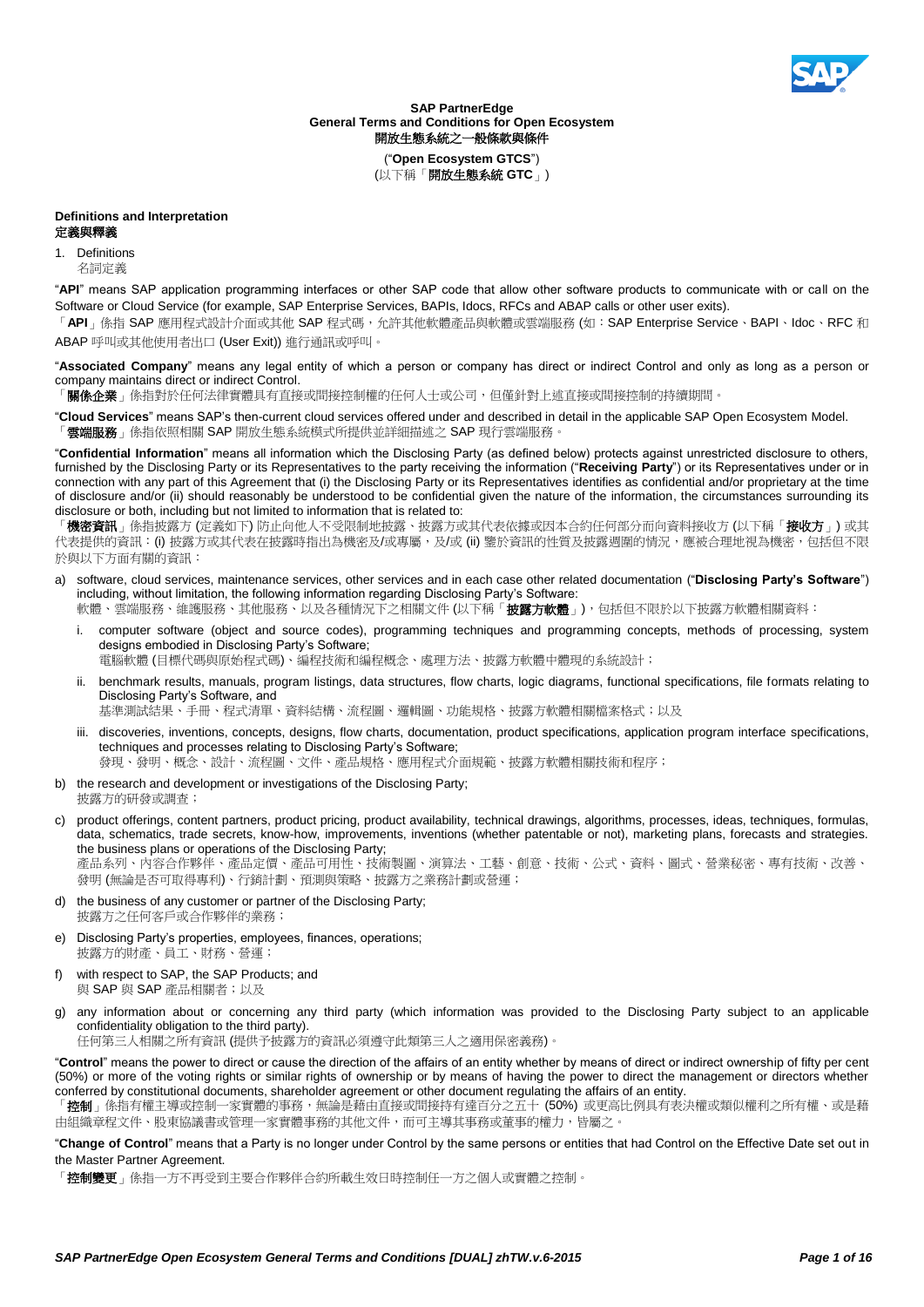"**Documentation**" means SAP's then-current technical and/or functional documentation which is delivered or made available by SAP or any other member of the SAP Group to a Distributor, to Open Ecosystem Partner or to an End User (either directly or indirectly via Distributor and/or Open Ecosystem Partner) together with the Software, Cloud Services and/or Maintenance Services under any part of this Agreement.

「**紀錄文件**」 係指 SAP 或 SAP 集團其他成員向分銷商、向開放生態系統合作夥伴或向最終用戶提供 (直接地或间接地透過經銷商及/或開放生態系統 合作夥伴)隨同本合約規定之軟體、雲端服務及/或維護服務提交或提供之 SAP 當時技術及/或功能紀錄文件。

"**End User**" means a person or entity to which Open Ecosystem Partner distributes, positions or provides access to a SAP Product in compliance with the applicable SAP Open Ecosystem Model and which has been or will be granted a license right by SAP to use a SAP Product but excluding any member of the OE Partner Group.

「**終端使用者**」係指開放生態系統合作夥伴散佈、放置、或提供符合其相應的 SAP 分銷模式之下的 SAP 產品存取權,且已獲得或將獲得 SAP 授權 使用 SAP 產品之個人或實體,但 OE 合作夥伴集團成員除外

"**Export Law**" means all constitutions, laws, statutes, codes, ordinances, orders, judgments, decrees, injunctions, rules, regulations, permits restrictive measures, trade sanctions, embargos and other legally binding requirements of all federal, country, international, state and local governmental authorities relating to export, re-export or import.

「出口法律」係指所有聯邦、國家、國際、州立與當地政府機關有關出口、轉口或進口之一切章程、法律、條款、法規、條例、命令、判決、規章、 規則、許可、限制措施、貿易制裁、禁運與其他具有法律拘束力之規定。

"**Feedback**" means input regarding the SAP Products, services, business or technology plans, including, without limitation, comments or suggestions regarding the possible creation, modification, correction, improvement or enhancement of the SAP Products and/or services, or input as to whether Open Ecosystem Partner believes SAP's development direction is consistent with their own business and IT needs.

「**意見反應**」係指關於 SAP 之軟體、產品、服務、業務或技術計劃的意見,包括但不限於對於 SAP 軟體、產品和/或服務可能之建立、修改、修正、 改進或增強之評論或建議,或關於開放生態系統合作夥伴認為 SAP 之發展方向是否與其自身業務和 IT 需要一致之意見。

"**Intellectual Property Rights**" means patents of any type, design rights, utility models or other similar invention rights, copyrights, mask work rights, trade secret or confidentiality rights, trademarks, trade names and service marks and any other intangible property rights, including applications and registrations for any of the foregoing, in any country, arising under statutory or common law or by contract and whether or not perfected, now existing or hereafter filed, issued, or acquired.

「智慧財產權」係指任何類型的專利權、新式樣權、實用新型權或其他類似發明權、著作權、積體電路佈局設計權 (mask work right)、營業秘密或機 密權、商標 (trade mark)、商號 (trade name) 和服務標誌,及任何其他無形財產權,亦包括前述權利於任何地區/國家,依成文法或判例法,或依契約 之申請和註冊,並無論其是否完善,是否當前存在或係將來提請、提交或取得。

"**Maintenance Services**" means SAP's then-current maintenance and/or support services offered under and described in detail in the applicable SAP Open Ecosystem Model.

「維護服務」係指依照相關 SAP 開放生態系統模式所提供並詳細描述之 SAP 現行維護服務和/或支持。

"**OE Partner Group**" means any legal entity that has direct or indirect Control over the Open Ecosystem Partner and only as long as that legal entity maintains direct or indirect Control ("**Parent Companies**") as well as all Associated Companies of the Parent Companies.

「**OE** 合作夥伴集團」係指任何對於開放生態系統合作夥伴具有直接或間接控制權之法律實體 (以下稱「母公司」) 以及其所有關係企業,但僅針對上 述直接或間接控制的持續期間。

"**OE Partner Product List**" means any product list(s) issued by SAP for the applicable SAP Open Ecosystem Model setting out the available software as further defined in the in the applicable SAP Open Ecosystem Model.

「**OE** 合作夥伴產品名單」係指任何 SAP 就相關 SAP 開放生態系統模式之可用軟體 (詳細定義於相關 SAP 開放生態系統模式) 所列之產品名單。

"**Program Requirements**" means that Open Ecosystem Partner has to fulfill certain program requirements as described in detail in the applicable SAP Open Ecosystem Model and the Open Ecosystem Program Guide.

「**計畫要求**」係指開放生態系統合作夥伴必須滿足之特定計畫要求,其詳列於相關 SAP 開放生態系統模式與開放生態系統計畫指南。

#### "**Representatives**" means:

"「代表」係指:

- a) in case of Open Ecosystem Partner (i) employees, consultants and (sub)-contractors of any member of the OE Partner Group and (ii) attorneys, accountants or other professional business advisors of any member of the OE Partner Group, and 對於開放生態系統合作夥伴:(i) OE 合作夥伴集團任何成員之員工、顧問、及分包商,以及 (ii) OE 合作夥伴集團任何成員之律師、會計師、或其 他專業業務顧問,以及
- b) in case of SAP (i) employees, consultants and (sub)-contractors of any member of the SAP Group and (ii) attorneys, accountants or other professional business advisors of any member of the SAP Group

對於 SAP: (i) SAP 集團任何成員之員工、顧問、及分包商,以及 (ii) SAP 集團任何成員之律師、會計師、或其他專業業務顧問;

who are in both cases actively and directly involved in the performance of obligations under any part of this Agreement or who otherwise need to know the Confidential Information for the purpose of Party's performance under any part of this Agreement and are put under obligations of confidentiality substantially similar to those set forth in Part 1 - [Article 2](#page-3-0) (Confidentiality).

且雙方之上述人員積極、直接參與履行本合約項下義務,或在其他方面需要瞭解機密資訊以便該方履行本合約,且負有實質上類似於本合約第一部分 - 第 [Article 2](#page-3-0) 條 (保密) 所載的保密責任

"**SAP Group**" means SAP Parent and any of its Associated Companies.

「**SAP** 集團」係指 SAP 母公司與其任何關係企業。

"**SAP Group Software**" means (i) any and all software products listed on the OE Partner Product List as well as any SAP SDK which are provided by SAP or any other member of the SAP Group to a Distributor, to Open Ecosystem Partner or to an End User (either directly or indirectly via Distributor and/or Open Ecosystem Partner) under any part of this Agreement all as developed by or for the SAP Group; (ii) any new releases, updates or versions thereof made available through unrestricted shipment pursuant to Maintenance Services or warranty obligation by any member of the SAP Group; and (iii) any complete or partial copies or replacements of any of the foregoing.

「**SAP** 集團軟體」係指 (i) OE 合作夥伴產品清單及任何 SAP SDK 所列、由 SAP 集團所自行或委託他人開發之所有軟體產品,並由 SAP 或 SAP 集 團之其他成員向分銷商、向開放生態系統合作夥伴或向最終用戶提供(直接地或间接地透過經銷商及/或開放生態系統合作夥伴);(ii) 依據維護服務 或 SAP 集團成員之擔保義務,藉由不受限制之出貨所提供之任何新發行版本、更新、或版本;及 (iii) 前述任何一項的完整或部分複本或替代品。

"**SAP Materials**" means any software, programs, tools, systems, data, or other materials made available by SAP or any other member of the SAP Group to a Distributor, to Open Ecosystem Partner or to an End User (either directly or indirectly via Distributor and/or Open Ecosystem Partner)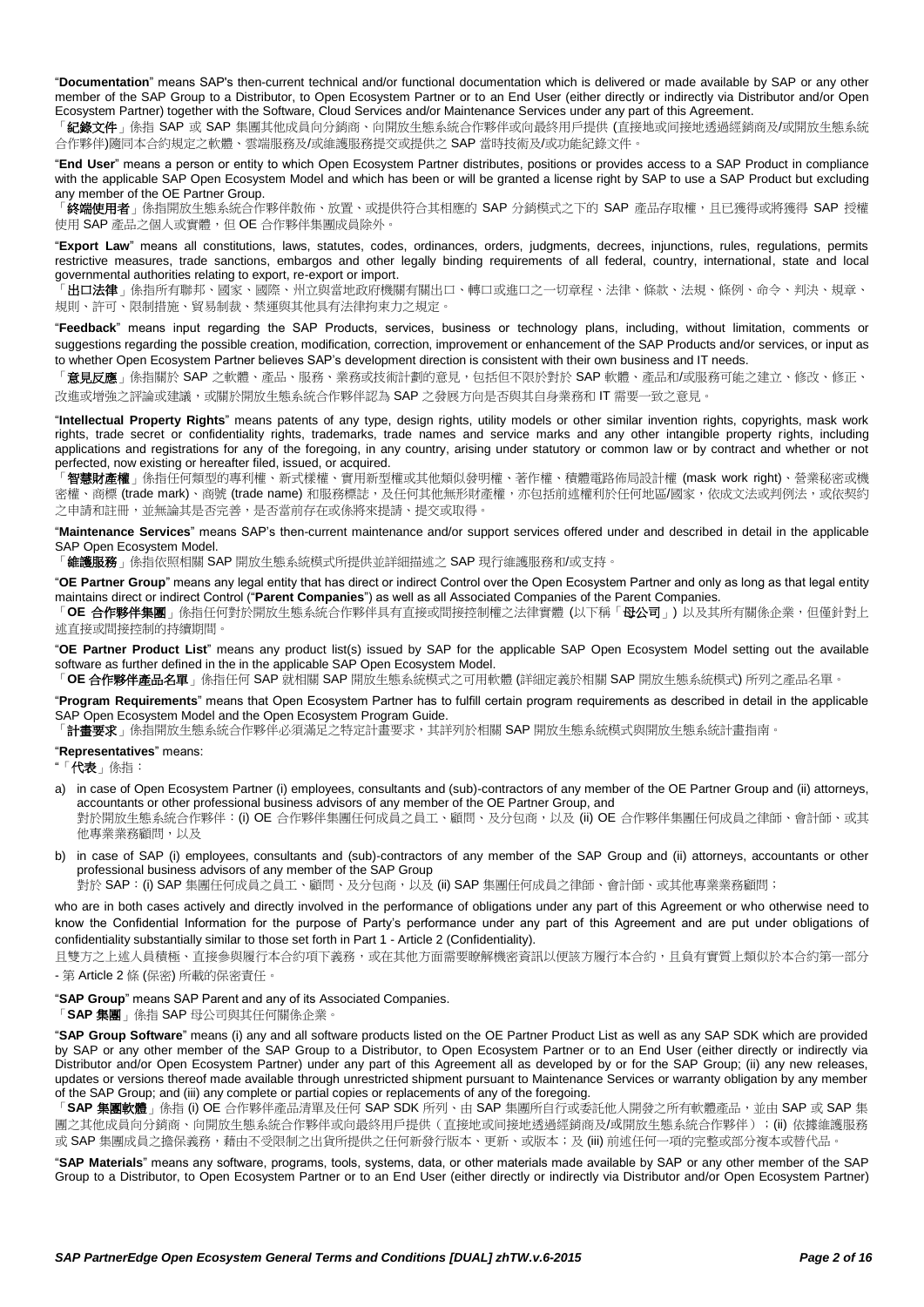prior to or in the course of the performance under any part of this Agreement including, but not limited to, the other SAP Products.

「**SAP** 材料」係指 SAP 或 SAP 集團任何成員於本合約履約之前或過程中向分銷商、向開放生態系統合作夥伴或向最終用戶提供(直接地或间接地透 過經銷商及/或開放生態系統合作夥伴)任何軟體、程式、工具、系統、資料或其他資料,包括但不限於其他 SAP 產品。

"**SAP Parent**" means SAP SE, a European Company (Societas Europaea, SE) established under the laws of Germany and the European Union, registered with the commercial register of the local court of Mannheim, Germany, under HRB 719915, with registered office in Walldorf, Germany, and business address at Dietmar-Hopp-Allee 16, 69190 Walldorf, Germany.

「SAP 母公司」係指 SAP SE,一家歐洲公司(Societas Europaea, SE),依德國及歐盟法律設立,於 Mannheim 商業登記處之登記編號為 HRB 719915, 登記營業處所位於德國 Walldorf, 址設 Dietmar-Hopp-Allee 16, 69190 Walldorf, Germany。

"**SAP Partner Code of Conduct**" means SAP Group's global policy document that provides a set of informative guidelines to enable partners to comply with good business practices which is published on SAP's partner-dedicated website.

「**SAP 合作夥伴行為準則**」係指 SAP 集團的全球政策文件,提供全套的資訊相關指南,用以確保合作夥伴遵守 SAP 合作夥伴專用網站所載的良好商 業規範。

"**SAP Product**" means Software, Documentation, SAP Materials, Cloud Services and Maintenance Services.

「**SAP** 產品」係指軟體、紀錄文件、SAP 材料、雲端服務及維護服務。

"**SAP SDK**" means SAP software development kit that includes tools such as APIs, source code, redistributable files and instructions.

「**SAP SDK**」係指 SAP 軟體開發套件,包括 API、原始程式碼、可轉散發檔案和指示等工具。

"**Software**" means SAP Group Software as well as Third Party Software.

「**軟體**」係指 SAP 集團軟體及第三方軟體

"**Third Party Software**" means (i) any and all software products listed on the OE Partner Product List which are provided by SAP or any other member of the SAP Group to a Distributor, to Open Ecosystem Partner or to an End User (either directly or indirectly via Distributor and/or Open Ecosystem Partner) under any part of this Agreement all as developed by or for companies other than the SAP Group; (ii) any new releases, updates or versions thereof made available through unrestricted shipment pursuant to Maintenance Services or warranty obligation by any member of the SAP Group; and (iii) any complete or partial copies or replacements of any of the foregoing.

「**第三方軟體**」係指 (i) OE 合作夥伴產品清單所列、由 SAP 集團以外之公司所自行或委託他人開發之所有軟體產品,並由 SAP 或 SAP 集團之其他 成員向分銷商、向開放生態系統合作夥伴或向最終用戶提供(直接地或间接地透過經銷商及/或開放生態系統合作夥伴);(ii) 依據維護服務或 SAP 集 團成員之擔保義務,藉由不受限制之出貨所提供之任何新發行版本、更新、或版本;及 (iii) 前述任何一項的完整或部分複本或替代品

"**Use**" means to activate the processing capabilities of the Software, Cloud Services and/or Maintenance Services, load, execute, access, employ the Software, Cloud Services and/or Maintenance Services, or display information resulting from such capabilities.

「**使用**」係指啟用軟體、雲端服務及/或維護服務的處理能力,載入、執行、存取、採用該軟體雲端服務及/或維護服務,或展示這些能力產生的資訊。 2. Any terms not defined in these Open Ecosystem GTCS will have the meaning ascribed to them in other parts of the Agreement.

本開放生態系統 GTC 未定義之所有詞彙應具備本合約其他部分為其定義的含意

3. The headings in these Open Ecosystem GTCS are for convenience only and are to be ignored in construing these Open Ecosystem GTCS. 本開放生態系統 GTC 之條款標題僅出於便利目的而採用,不得影響本開放生態系統 GTC 之解釋。

4. Any reference in these Open Ecosystem GTCS to a defined document is a reference to that defined document as amended, varied, novated or supplemented from time to time.

本開放生態系統 GTC 所指之任何特定文件,包含該文件不時修訂、更改、替代、或補充內容。

5. Where the context so admits, the singular includes the plural and vice versa. 倘文義允許,表達單數之字詞包括複數情形,反之亦然。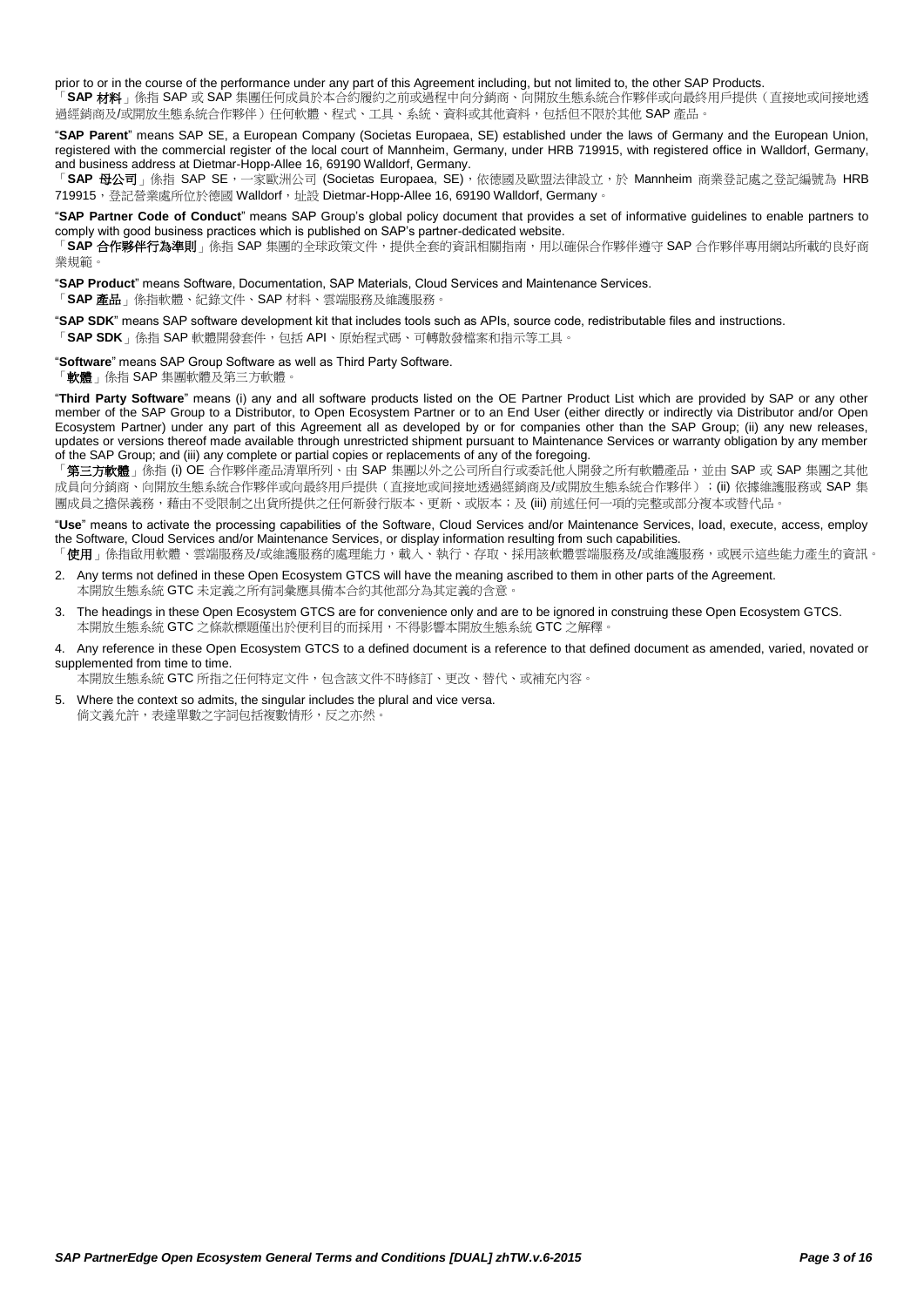## **PART 1 – General Terms and Conditions** 第 **1** 部分 **-** 一般條款與條件

# **Article 1 Non-Exclusivity; Freedom of Action** 無排他性;行動自主權

1. The Parties' obligations under any part of this Agreement are non-exclusive. SAP is not precluded from marketing, licensing, positioning, providing and distributing SAP Products through other partners. Nothing in this Agreement prohibits or restricts either Party's right to develop, make, use, market, license, position, provide and distribute software, cloud services, maintenance services, subscription services or other services, documents, materials or other products similar to or competitive with those of the other Party as long as it does not thereby breach its confidentiality obligations or any other part of this Agreement.

雙方於本合約項下義務無排他性。SAP 得透過其他合作夥伴對 SAP 產品進行行銷、授權、放置、提供或散佈。本合約中任何內容都不應解釋為 禁止或限制任一方,對於軟體、雲端服務、維護服務、訂閱服務、其他服務/文件/材料、或與另一方相似或競爭之產品或服務,進行開發、製造、使用、 行銷、授權、放置、提供或經銷之權利,但以該方為該等行為並未違反其保密義務及本合約為限。

2. Open Ecosystem Partner acts in its own name, at its own risk and for its own account for the performance of any activities arising under any part of this Agreement. The Parties are therefore independent contractors and do not act as agents or representatives of each other. Neither Party is entitled to hold itself out as representing the other Party or to make any statement or give any undertaking on behalf of the other Party. Open Ecosystem Partner indemnifies SAP and any other member of the SAP Group in respect of any third-party claims against SAP arising from or relating to a third party's assertion that the Open Ecosystem Partner acted as agent, representative or otherwise on SAP's behalf.

開放生態系統合作夥伴以自身名義,履行本合約中任何內容所生之行為,並自行負擔相關風險與義務。雙方當事人均為獨立契約當事人,非他方 之代理人或代表。任一方不得冒充代表另一方、或替另一方作出任何聲明或承諾。如有任何第三方宣稱開放生態系統合作夥伴擔任 SAP 之代理人、代 表或以其他方式代表之,導致第三方對 SAP 及任何 SAP 集團成員提出請求,開放生態系統合作夥伴應負賠償責任。

3. This Agreement must not be construed as creating a partnership, joint venture, agency relationship or granting a franchise under any applicable laws.

本合約不得依任何相關法律解釋為形成夥伴關係、合資關係、委託代理關係、或授予特許權。

#### <span id="page-3-0"></span>**Article 2 Confidentiality** 保密條款

1. Confidential Information must not be used or reproduced in any form except as required to accomplish the intent of this Agreement. Any reproduction of any Confidential Information of a party disclosing the information ("**Disclosing Party**") remains the property of the Disclosing Party and must contain any and all confidential or proprietary notices or legends which appear on the original.

除以達成本合約目的之必要外,不得以任何形式使用或複製機密資訊。披露資訊方 (以下稱「**披露方**」) 之任何機密資訊,其一切複製仍應為披露 方之財產,且必須保留原始呈現之所有機密或專屬聲明或警語。

2. The Receiving Party must (a) take all Reasonable Steps (as defined below) to keep all Confidential Information strictly confidential; (b) not disclose any Confidential Information to any person other than its Representatives; (c) not use Confidential Information for any purpose other than in connection with the Parties' performance under any part of this Agreement; and (d) not disclose to any person (other than its Representatives) any information about the Agreement, or the terms or conditions or any other facts relating thereto, including, without limitation, the fact that Confidential Information has been made available to the Receiving Party or its Representatives.

接收方必須 (a) 採取一切合理步驟 (如下定義) 嚴格確保所有保密資訊維持保密; (b) 不得向其代表以外之任何人披露任何機密資訊; (c) 不得出於 雙方據本合約履行合約以外之目的使用另一方的機密資訊;且 (d) 不得向任何人 (其代表除外) 披露有關合約的任何資訊,或條款或條件或與之相關的 任何其他事實,包括但不限於已向接收方或其代表提供機密資訊的事實。

"**Reasonable Steps**" means those steps the Receiving Party takes to protect its own similar proprietary and confidential information, which must not be less than a reasonable standard of care.

「**合理步驟**」係指接收方採取相關步驟,以保護自身類似的專有和保密資訊,該保護不得低於合理的保護標準。

- 3. The Receiving Party will be responsible for any breach of the terms of this Agreement by it or its Representatives. 接收方必須對自身或其代表違反本合約條款的任何行為承擔責任。
- 4. Confidential Information of either Party disclosed prior to execution of the Agreement is subject to the protections afforded hereunder. 本合約締結前已披露之當事人機密資訊,亦受本合約之保護。
- 5. The above restrictions on the use and disclosure of the Confidential Information do not apply to any Confidential Information that: 關於使用及披露機密資訊的上述限制不適用於以下任何機密資訊:
- a) is independently developed by Receiving Party without reference to or use of the Disclosing Party's Confidential Information, or is lawfully received free of restriction from a third party having the right to furnish such Confidential Information; 由接收方獨立開發且未參考或使用披露方的機密資訊,或合法從有權提供此類機密資訊的第三方獲得且無任何限制;
- has become generally available to the public without breach of this Agreement by Receiving Party; 已普遍對公眾開放且非因接收方違反本合約致使;
- c) at the time of disclosure was known to the Receiving Party free of restriction; or 接受方於資訊披露時已知且不受限制;
- d) the Disclosing Party agrees in writing is free of such restrictions. 披露方以書面方式同意無此類限制;

6. Neither Party will use the name of the other Party in publicity, advertising, or similar activity, without the prior written consent of the other Party. However, any member of the SAP Group may use Open Ecosystem Partner's name in customer and partner listings (including, without limitation, showing Open Ecosystem Partner's name, address, contact details, partner engagements, areas of expertise and/or offerings on SAP's websites or online marketplaces) or, at times mutually agreeable to the Parties, as part of the SAP Group's marketing efforts (including without limitation reference calls and stories, press testimonials, site visits, SAPPHIRE participation). The SAP Group will make reasonable efforts to avoid having the reference activities unreasonably interfere with Open Ecosystem Partner's business. Open Ecosystem Partner agrees that SAP may share information on Open Ecosystem Partner with any other member of the SAP Group for marketing and other business purposes and that Open Ecosystem Partner has secured permission from its employees to allow SAP to share business contact information with any other member of the SAP Group.

未經另一方的事先書面同意,雙方中任何一方皆不得在公共場合、廣告或類似活動中使用另一方的名稱。然而,任何 SAP 集團成員有權在客戶及 合作夥伴清單中 (包括但不限於於 SAP 網站或線上行銷平台上顯示開放生態系統合作夥伴之名稱、地址、聯絡資料、合作關係、專業領域及/或其方案) 使用開放生態系統合作夥伴之名稱,作為 SAP 集團行銷內容的一部分 (包括但不限於參考引用和敘述、新聞測試稿、現場採訪、SAPPHIRE 參與)。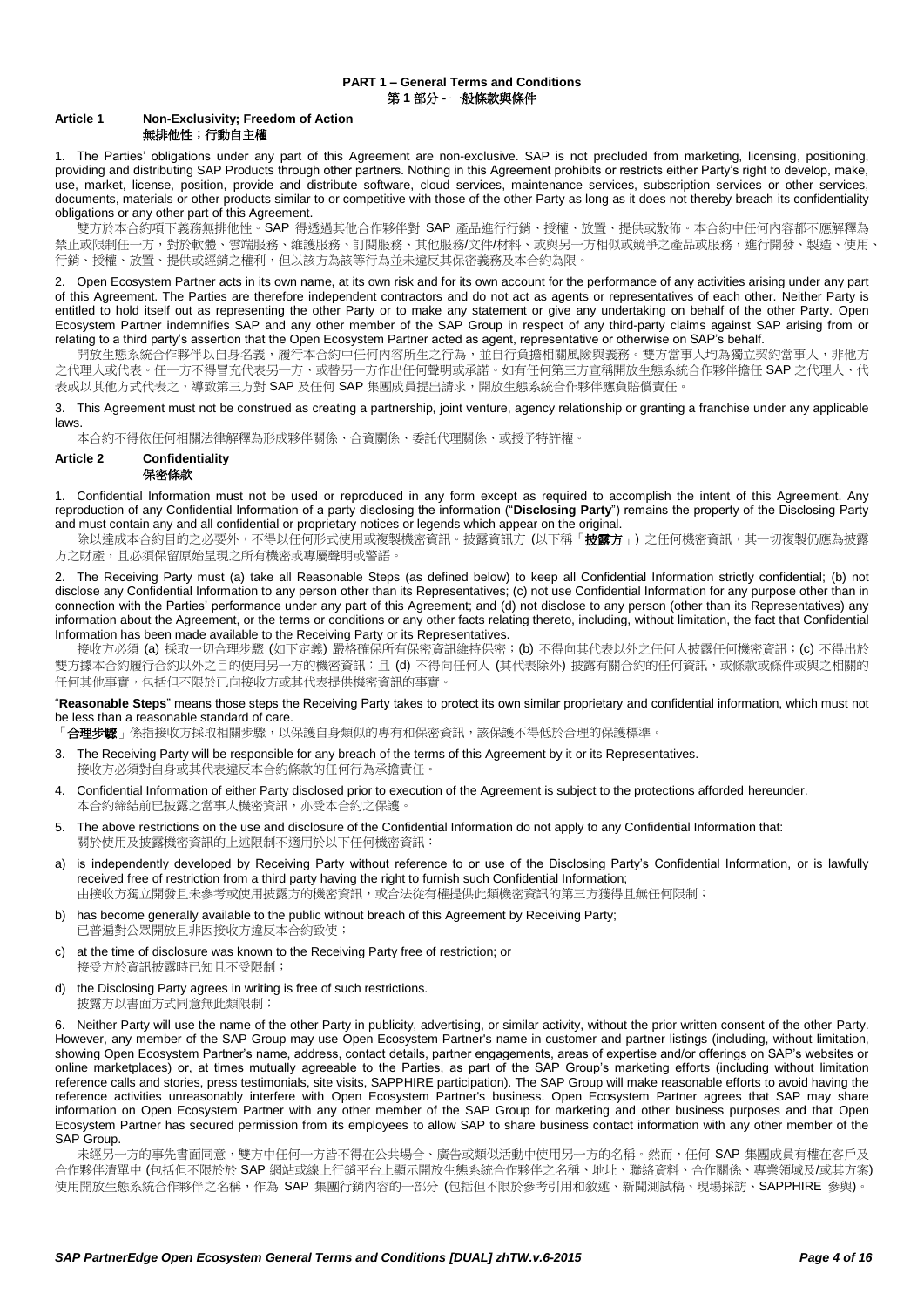SAP 集團將負起合理責任,避免不合理之上述活動干擾開放生態系統合作夥伴之業務。開放生態系統合作夥伴同意 SAP 得將開放生態系統合作夥伴 之資訊,與 SAP 集團之任何其他成員分享,作為行銷與其他商業用途,且開放生態系統合作夥伴已得其員工之同意,准許 SAP 得將商業上聯絡資訊, 分享予 SAP 集團之任何其他成員。

7. In the event that the Receiving Party or any of its Representatives are requested pursuant to, or required by, applicable law, regulation, court order, regulatory agency or other legal process to disclose any Confidential Information or any other information concerning the Disclosing Party, this Agreement, or the Parties' performance hereunder, the Receiving Party must provide the Disclosing Party with prompt notice of such request or requirement in order to enable the Disclosing Party (i) to seek an appropriate protective order or other remedy; (ii) to consult with the Receiving Party with respect to the Disclosing Party's taking steps to resist or narrow the scope of such request or legal process; or (iii) to waive compliance, in whole or in part, with the terms of this Agreement. In the event that such protective order or other remedy is not obtained in a timely manner, or the Disclosing Party waives compliance, in whole or in part, with the terms of this Agreement, the Receiving Party or its Representative will use commercially reasonable efforts to disclose only that portion of the Confidential Information which is legally required to be disclosed and to require that all Confidential Information that is so disclosed will be accorded confidential treatment.

如果根據相關法律、法規、法院命令、主管機關或其他法律程序,要求接收方或其任何代表披露任何機密資訊或有關披露方、本合約或雙方履行 合約的任何其他資訊,接收方必須立即通知披露方此類要求或需求,以便披露方可 (i) 尋求適當的保護令或其他救濟途徑;(ii) 就披露方採取的步驟與 接收方進行協商,以抵制此類要求或法律程序或縮小其範圍;或 (iii) 全部或部分豁免遵循本合約的條款。如果未及時獲取此類保護令或其他救濟途徑, 或披露方全部或部分豁免遵循本合約的條款,則接收方或其代表將以商業上合理的努力,僅就依法要求披露的機密資訊部分進行披露,以及要求如此 披露的所有資訊將給予保密處理。

8. Open Ecosystem Partner may provide or SAP may solicit Open Ecosystem Partner's Feedback. All Feedback is provided at the sole discretion of Open Ecosystem Partner. Unless the Parties have entered into a separate agreement that includes a comparable license from Open Ecosystem Partner to SAP regarding Feedback, Open Ecosystem Partner grants to each member of the SAP Group a non-exclusive, perpetual, irrevocable, worldwide, royalty-free license, with the right to sublicense to any licensee, customer and end user of the SAP Group, under all relevant Open Ecosystem Partner intellectual property rights, to use, publish, and disclose such Feedback and to display, perform, copy, make, have made, use, sell and otherwise dispose of the SAP Group's and its sublicensees' products or services embodying Feedback in any manner and via any media any member of the SAP Group chooses, without reference to the source ("**Feedback License**"). Except for the license granted above to use Feedback provided by Open Ecosystem Partner at its sole discretion, SAP acquires no title or interest in any pre-existing or independently developed data, information, or intellectual property of Open Ecosystem Partner under this Feedback License. Open Ecosystem Partner acknowledges that the Feedback is only provided for information purposes but is not intended to be binding upon SAP to any particular course of business, product strategy, service strategy and/or development. If Open Ecosystem Partner's Feedback is based on Feedback of an End User, Open Ecosystem Partner must ensure that the relevant End User grants to each member of the SAP Group a Feedback License.

開放生態系統合作夥伴之意見反應得由開放生態系統合作夥伴提供或由 SAP 徵求。所有意見反應皆係由開放生態系統合作夥伴自行決定而提供。 除非雙方另以個別協議由開放生態系統合作夥伴就意見反應授與 SAP 類似權利,開放生態系統合作夥伴授與 SAP 集團所有成員非專屬、永久、不可 撤銷、全球性、無須支付版稅的授權,以及向 SAP 的被授權人、客戶、及 SAP 集團之終端使用者轉授權的權利,從而根據開放生態系統合作夥伴的 所有相關智慧財產權,在未參考原始資源的情況下,以 SAP 選擇的任何方式使用、發佈和披露此類意見反應,以及透過 SAP 選擇的任何方式和任何 媒體顯示、執行、複製、製作、委託製作、使用、銷售和以其他方式處置 SAP 及其被轉授權人包含意見反應的產品或服務 (以下稱「**意見反應授權**」)。 除開放生態系統合作夥伴按其自己之決定提供意見反應而授與上述使用權外,SAP 並未就開放生態系統合作夥伴基於本意見反應授權之任何既有或獨 立開發之數據、資訊或智慧財產,取得任何所有權或利益。開放生態系統確認,意見反應僅作資訊用途,不具約束 SAP 任何特定業務過程、產品策略、 服務策略和/或發展之作用。若開放生態系統合作夥伴之意見回應係依據終端使用者之意見回應,則開放生態系統合作夥伴必須確保相關終端使用者授 與 SAP 集團所有成員意見反應授權。

<span id="page-4-0"></span>9. The Receiving Party will not be in violation of this Agreement due to the use of any Residuals (defined below) resulting from authorized access to or work with Confidential Information of the Disclosing Party.

對於接收方因授權存取或使用披露方之機密資訊而產生之殘留資訊 (定義如下),接收方不得因使用該殘留資訊而被視為違反本合約。

"**Residuals**" means information in non-tangible form which may be incidentally retained in the unaided memory of Representatives of the Receiving Party who have had access to the Confidential Information, so long as such persons have not studied the information for the purpose of replicating the same from memory; provided, however, that in no event will Residuals include any information that a reasonable person would know was Confidential Information of the Disclosing Party.

「**殘留資訊**」係指偶然且在未藉助任何協助之情況下,保留於接收方對於機密資訊具有存取權之代表,其記憶中之無形資訊,且該等代表並非出於欲 複製相同內容之目的而刻意研讀該資訊,惟殘留資訊並不包括合理人士可得而知屬披露方機密資訊之資訊。

Nothing in this [Article 2](#page-3-0) (Confidentiality) no. [9](#page-4-0) will be deemed to grant any right, title or interest in or to (i) the Disclosing Party's Confidential Information (except for Parties' performance under any part of this Agreement) and/or (ii) any Intellectual Property Right of the Disclosing Party. Neither Party will have any obligation to limit or restrict the assignment of such persons or to pay royalties for any work resulting from the use of **Residuals** 

本第 [Article 2](#page-3-0) 條 (保密) 第 [9](#page-4-0) 款之任何規定,均不得視為授與任何下列相關權利、所有權、或利益: (i) 披露方之機密資訊 (雙方為履行本合約之任何部 分者除外),及/或 (ii) 披露方之任何智慧財產權。雙方均無義務限制或約束此等人員之工作範圍,或就因使用殘留資訊所產生的任何成果而支付權利金。

#### **Article 3 Covenants** 契約

1. Open Ecosystem Partner must inform SAP without undue delay if Open Ecosystem Partner becomes aware of any third party: (a) Using or otherwise having unauthorized access to any SAP Product including, without limitation, if Open Ecosystem Partner becomes aware of any End User exceeding licensed levels; and/or (b) marketing, licensing, positioning, providing and distributing any SAP Product without authorization. In such case, Open Ecosystem Partner must: (a) assist SAP and any other member of the SAP Group in every reasonable way in the pursuance of their respective rights and, upon consultation with the relevant member of the SAP Group, immediately take all steps for the protection of those rights; and (b) temporarily stop marketing, licensing, positioning, providing and distributing SAP Products to any such third party unless and until such ambiguity is resolved to Open Ecosystem Partner's and SAP Group's satisfaction.

開放生態系統合作夥伴若得悉任何第三方進行下列行為時,必須立即通知 SAP:(a) 使用或以未經授權方式存取任何 SAP 產品,包括但不限於開 放生態系統合作夥伴得悉任何終端使用者超越授權程度,及/或 (b)未經授權而對 SAP 產品進行行銷、授權、放置、提供及散佈。此等狀況下,開放生 態系統合作夥伴必須: (a) 以一切合理方式協助 SAP 及任何其他 SAP 集團成員執行其權利,並在與相關 SAP 集團成員協商後,立即採取一切措施保 護其權利;及 (b) 暫時停止向上述任何第三方銷售、授權、放置、提供及散佈 SAP 產品,除非且直到此類不確定性以令開放生態系統合作夥伴及 SAP 集團滿意的方式解決為止。

2. Open Ecosystem Partner must inform SAP immediately .(i) of any Change of Control regarding Open Ecosystem Partner and (ii) in case of a material part of Open Ecosystem Partner's assets or a material part of Open Ecosystem Partner's assets utilizing any SAP Material or both being sold or otherwise transferred.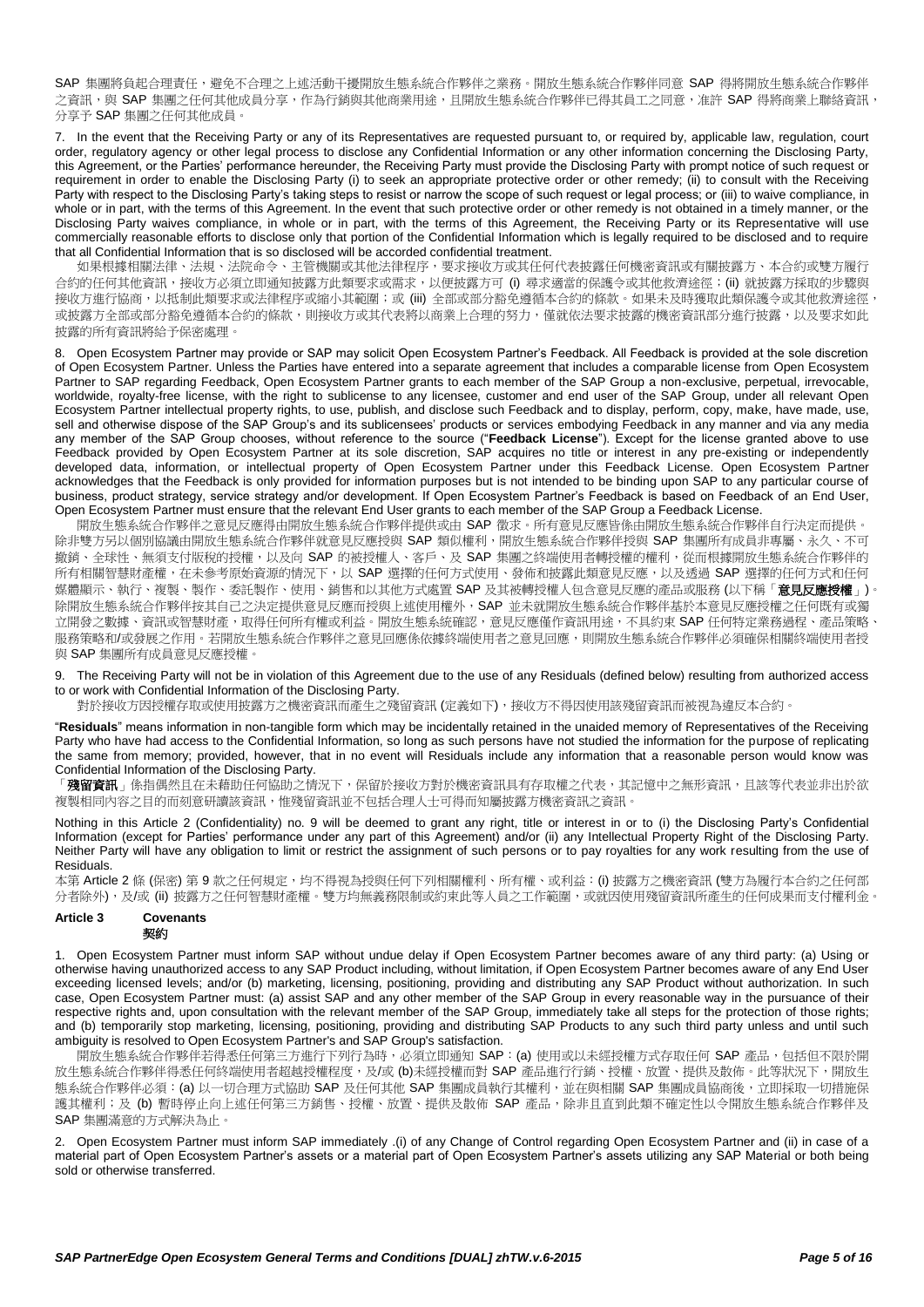如發生下列情況,開放生態系統合作夥伴必須立即通知 SAP: (i) 開放生態系統合作夥伴之任何控制變更,及 (ii) 開放生態系統合作夥伴資產之重 大部分、使用 SAP 材料之開放生態系統合作夥伴資產之重大部分,或以上兩者均漕出售或以其他方式移轉。

# <span id="page-5-0"></span>**Article 4 Trademark License** 商標授權

1. Upon Open Ecosystem Partner meeting the Program Requirements for the first time and subject to Open Ecosystem Partner's compliance with all Program Requirements at all times during the term of this Agreement, SAP grants to Open Ecosystem Partner a revocable, non-exclusive, nontransferable license to use the SAP partner logo that SAP makes available to the Open Ecosystem Partner in connection with this Agreement in the Territory in accordance with the terms of this [Article 4](#page-5-0) (Trademark License). This license to use the SAP partner logo that SAP makes available to the Open Ecosystem Partner in connection with this Agreement includes the right to use the SAP corporate logo as part of the SAP partner logo (both referred to as "**SAP Logos**"). Open Ecosystem Partner is not permitted to grant sublicenses to the SAP Logos.

於開放生態系統合作夥伴首次達到計劃要求,且在開放生態系統合作夥伴於本合約期間內隨時均遵循一切計劃要求之前提下,SAP 特此授與開放 生態系統合作夥伴可撤銷、非專屬、不可轉讓之權利,得使用當時約定地區內 SAP 依據本第 [Article 4](#page-5-0) 條 (商標授權) 條款而提供給開放生態系統合作 夥伴與本合約有關之 SAP 夥伴標誌。前開使用 SAP 提供給開放生態系統合作夥伴、與本合約有關之 SAP 夥伴標誌授權,包括對於包含在 SAP 夥伴 標誌內之 SAP 企業標誌使用權 (合稱「**SAP** 標誌」)。開放生態系統合作夥伴不得就 SAP 標誌為任何轉授權。

2. When using SAP Logos, Open Ecosystem Partner must adhere to all requirements and obligations of the PartnerEdge Branding Guide, including, without limitation, observe SAP's directions concerning the colors and size of the SAP Logos.

於使用 SAP 標誌時,開放生態系統合作夥伴必須遵守 PartnerEdge 品牌指南,包括但不限於: SAP 對於 SAP 標誌之顏色與大小之指示。

3. Open Ecosystem Partner must not contest the validity of the SAP Logos or support the contesting of their validity and must not derive any right against SAP or any other member of the SAP Group through its use of the SAP Logos. When using SAP Logos, Open Ecosystem Partner must indicate that the SAP Logos are registered trademarks of the SAP Group. In this context, Open Ecosystem Partner acknowledges that SAP Parent is the sole owner of rights in the SAP Logos. Open Ecosystem Partner undertakes to make all those declarations and provide all those documents for the benefit of SAP or any other member of the SAP Group as SAP, SAP Parent or any other member of the SAP Group may require in the prosecution of its rights in the SAP Logos.

開放生態系統合作夥伴不得就 SAP 標誌的有效性提出異議或支持該異議,且不得透過其對 SAP 標誌之使用權,取得任何不利於 SAP 或 SAP 集 團任何其他成員之權利。在使用 SAP 標誌時,開放生態系統合作夥伴應表明 SAP 標誌係 SAP 集團之註冊商標。在此情況下,開放生態系統合作夥 伴確認,SAP 母公司是 SAP 標誌權利的唯一所有者。為 SAP 或 SAP 集團任何其他成員之利益,如於 SAP、SAP 母公司或 SAP 集團任何其他成員 就其針對 SAP 標誌起訴期間可能需要者,開放生態系統合作夥伴承諾為一切該等聲明及提供一切該等文件。

4. SAP Group has the sole and exclusive right to protect and defend the SAP Logos at its sole discretion, cost and expense. Open Ecosystem Partner will reasonably cooperate with SAP and any other member of the SAP Group, at SAP Group's expense, in the defense and protection of the SAP Logos and will promptly notify SAP of the use of any mark infringing any of the SAP Logos of which it has knowledge.

SAP 集團應具有保護和捍衛 SAP 標誌的唯一、專屬權利,且自行承擔相關費用。開放生態系統合作夥伴應合理配合 SAP 和 SAP 集團任何其他 成員,並由 SAP 集團承擔相關費用捍衛和保護 SAP 標誌,且如果得知任何 SAP 標誌的使用侵犯任何商標,應立即通知 SAP。

5. All advertising and sales material used by Open Ecosystem Partner for a SAP Product must bear the notices prescribed by SAP or any member of the SAP Group concerning trademarks and other identifying marks. Open Ecosystem Partner must refrain from (i) registering SAP's name, any name of any other member of the SAP Group (including, in both cases any domain name or trademarks), SAP Parent's logo and/or any logo of any other member of the SAP Group (including, in both cases, any names, logos, domain names or trademarks which are confusingly similar to any of them) for itself or (ii) permitting third parties to use or otherwise exploit SAP's name, logo or trademark and/or any name, logo or trademark of any other member of the SAP Group (including, in both cases, any name, logo, trademark or domain name which are confusingly similar to any of them). Open Ecosystem Partner must, at SAP's choice, either transfer any rights regarding such name, logos, trademarks and domain names to SAP or any other member of the SAP Group as soon as they arise or permit SAP and any other member of the SAP Group to exploit them. Open Ecosystem Partner must afford SAP and any other member of the SAP Group such assistance as may be necessary for SAP or any other member of the SAP Group to obtain at SAP Group's expense the appropriate registrations for protection in any chosen country.

開放生態系統合作夥伴為 SAP 產品所使用之一切廣告及銷售材料,必須標明 SAP 或 SAP 集團任何其他成員就商標及其他識別標誌所發表的聲明。 開放生態系統合作夥伴不得 (i) 為自己註冊 SAP 的名稱、SAP 集團任何其他成員的任何名稱 (於前開兩種情況下,包括任何域名或商標)、SAP 母公司 的標誌和/或 SAP 集團任何其他成員的任何標誌 (於前開兩種情況下,包括與之混淆相似的任何名稱、標誌、域名或商標);或 (ii) 允許第三方使用或以 其他方式利用 SAP 的名稱、標誌或商標和/或 SAP 集團任何其他成員的名稱、標誌或商標 (於前開兩種情況下,包括與之混淆相似的任何名稱、標誌、 商標或域名)。開放生態系統合作夥伴必須依 SAP 之選擇,於此等名稱、標誌、商標及域名的權利出現時盡速轉讓予 SAP,或允許 SAP 及 SAP 集團 任何其他成員利用該等權利。開放生熊系統合作夥伴必須向 SAP 及 SAP 集團任何其他成員提供此必要協助,供 SAP 或 SAP 集團任何其他成員取得 在任何選定之地區/國家取得適當的保護註冊,費用由 SAP 集團負擔。

6. SAP reserves the right to review the use of the SAP Logo in Open Ecosystem Partner's marketing, advertising and other promotional materials Open Ecosystem Partner must make no representations regarding the SAP Products except as consistent with SAP's Documentation or as SAP may otherwise approve in writing.

SAP 有權審查開放生態系統合作夥伴在行銷、廣告及其他宣傳資料所使用的 SAP 標誌。開放生態系統合作夥伴不得就 SAP 產品發表任何聲明, 除非符合 SAP 文件,或經 SAP 另行書面核准。

## <span id="page-5-2"></span>**Article 5 SAP's obligation to deliver SAP** 的交付義務

- <span id="page-5-4"></span>1. SAP's obligations concerning the delivery of the SAP Products are outlined in the applicable SAP Open Ecosystem Model. SAP 就 SAP 產品的交付義務,如適用的 SAP 開放生態系統合作夥伴模式所列。
- <span id="page-5-3"></span>2. Notwithstanding SAP's acceptance of an order, SAP will be entitled to suspend the delivery of any or all SAP Products, the applicable license key or both where and for as long as any of the following adverse conditions is present:

縱使 SAP 已接受某項訂購單,倘若有下列任一項不利情況存在,SAP 仍有權暫停交付任何 SAP 產品、相關授權碼 (或二者):

<span id="page-5-1"></span>a) Open Ecosystem Partner is in substantial breach of any part of this Agreement, including without limitation, the reasons set out in Part 1 -[Article 7](#page-6-0) (Termination for good cause):

開放生態系統合作夥伴嚴重違反本合約任何部分,包括但不限於第1部份-第 [Article 7](#page-6-0)條 (基於正當事由終止) 之事由;

b) delivery is inappropriate or impossible due to technical problems not in SAP Group's responsibility (for example, unresolved defect notices, product liability risks, software production problems, provided these events are not attributable to the SAP Group); 由於非屬 SAP 集團之責的技術問題,致使交付係屬不適宜或不可能 (例如:未能解決之瑕疵通知、產品責任風險、軟體生產問題;惟以此等事由 非可歸責於 SAP 集團為限);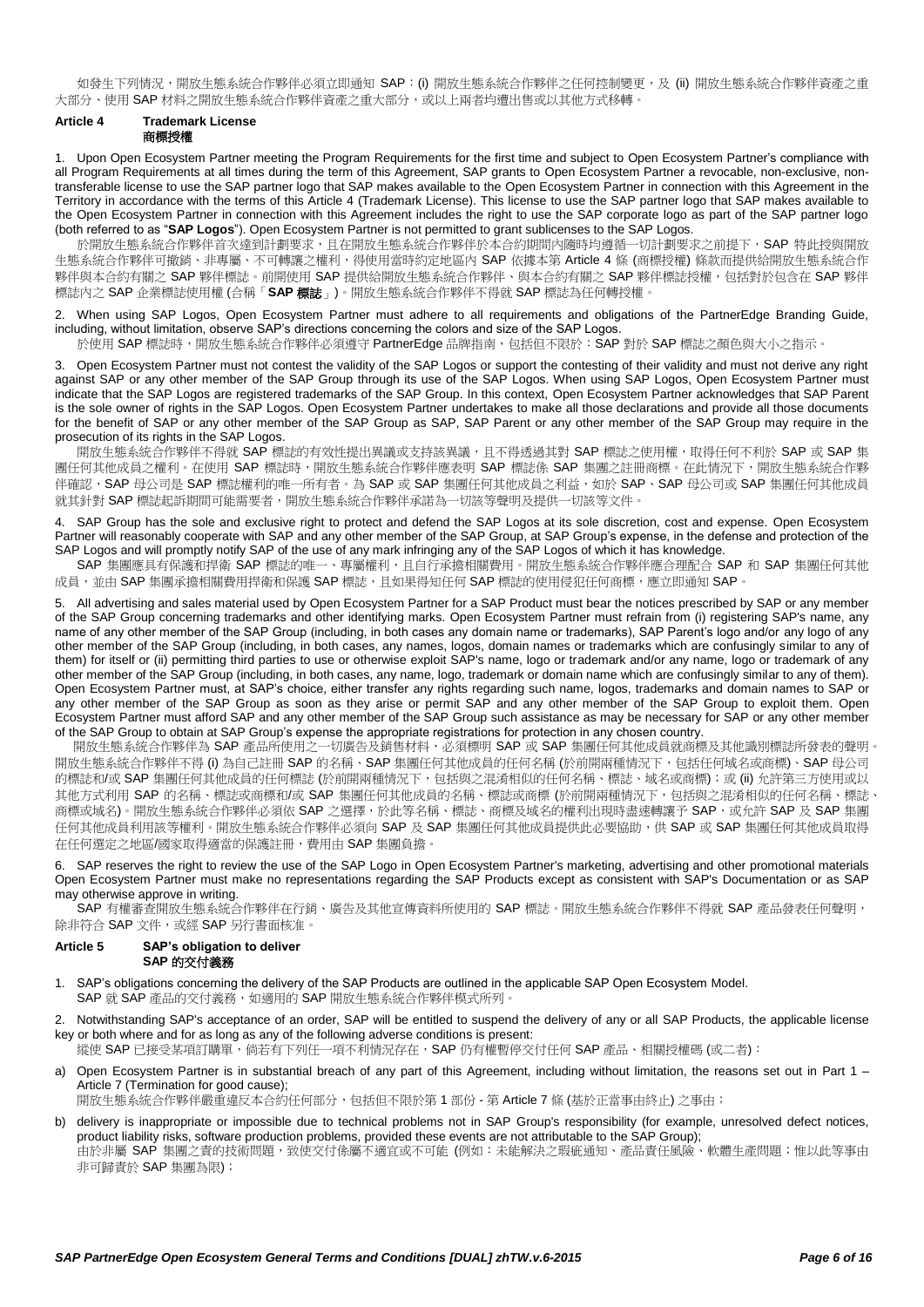c) Distributor, Open Ecosystem Partner or End User or both cannot be relied upon to observe SAP's rights or the rights of any other member of the SAP Group in any or all SAP Products:

就 SAP 或 SAP 集團任何其他成員於任何 SAP 產品內之權利,無法信任經銷商、開放生態系統合作夥伴或終端使用者 (或二者) 會確實遵守;

- export restrictions as set out in Part 1 [Article 10](#page-8-0) (Export Regulations); 第 1 部份 - 第 [Article 10](#page-8-0) 條所列之出口限制 (出口法規);
- <span id="page-6-1"></span>e) SAP determines that the laws or policies or both of any country are or become insufficient to protect any Intellectual Property Rights in any SAP Product; or

SAP認為,任何國家/地區的法律或政策目前或將變得不足以保護 SAP 產品之任何智慧財產權;或

f) any other reason for suspension similar to those listed in subsection [a\)](#page-5-1) t[o e\)](#page-6-1) above. 與前述第 [a\)](#page-5-1) 款至第 [e\)](#page-6-1) 款所列類似之任何其他暫停事由。

3. SAP must inform Open Ecosystem Partner without undue delay if SAP suspends the delivery of any or all SAP Products or applicable license key or both due to the reasons set out in this [Article 5](#page-5-2) (SAP's obligation to deliver) no. [2.](#page-5-3)

若由於本第 [Article 5](#page-5-2) 條 (SAP 的交付義務) 第 [2](#page-5-3) 款之規定而使 SAP 暫停任何 SAP 產品、適用之授權碼或該二者之交付, SAP 必須立即知會開放 生態系統合作夥伴。

<span id="page-6-4"></span>4. SAP's right to suspend the delivery does not mean that any part of this Agreement is terminated. If in case of thi[s Article 5](#page-5-2) (SAP's obligation to deliver) no. [1b\)](#page-5-4) and [e\)](#page-6-1) suspension of delivery continues for a period of more than three consecutive months, either Party may terminate any order concerning the affected SAP Product with one month's prior written notice to the other Party.

SAP 暫停交付之權利,並非意味著本合約之任何部分即告終止。若本第 [Article 5](#page-5-2) 條 (SAP 的交付義務) 第 [1b\)](#page-5-4) 款及第 [e\)](#page-6-1) 款所述之暫停交付持續達 到超過連續三個月,任一方得向他方以一個月之事前書面通知,終止受影響之 SAP 產品之任何訂購單。

## <span id="page-6-3"></span>**Article 6 Audit** 稽核

1. In the event SAP has justified reasons to believe that a breach of any part of this Agreement has occurred or will most likely occur, SAP has the right to perform an audit of such activities and records of (i) Open Ecosystem Partner and/or (ii) any member of the OE Partner Group involved in the performance of obligations under any part of this Agreement.

若 SAP 有正當理由足認已發生或極可能發生違反本合約任何部份之情事,SAP 有權就屬於下列人士之活動與紀錄,執行稽核: (i) 開放生態系統 合作夥伴及/或 (ii) OE 合作夥伴集團內涉及履行本合約任何部份義務之任何成員。

2. The audit will be conducted by an independent expert appointed by SAP. By choosing the expert, SAP will take into account Open Ecosystem Partner's legitimate business interests. SAP will bear the costs of the audit unless the expert establishes a breach by the Open Ecosystem Partner in which case Open Ecosystem Partner has to bear the costs.

該稽核將由 SAP 所指派的獨立專業人士來進行。於選定該專業人士時,SAP 會將開放生態系統合作夥伴之合法業務利益納入考量。除該專業人 士認定開放生態系統合作夥伴構成違約,應由開放生態系統合作夥伴負擔其費用外,SAP 應自行負擔稽核之費用。

3. SAP will provide one week's advance notice of an audit unless SAP has reasons to believe that Open Ecosystem Partner will use the time to eliminate proof for a breach.

除 SAP 有理由足認開放生態系統合作夥伴將利用該期間銷毀違約之證據外, SAP 將於稽核一周前, 預為通知。

4. The audit will take place during normal business hours and SAP will instruct its auditor to conduct the audit in such a manner that it will not unreasonably interfere with Open Ecosystem Partner's business operations.

該稽核將於正常營業時間內進行,且 SAP 將指示其稽核員採用不會不合理干擾開放生態系統合作夥伴業務營運之方式進行。

5. Open Ecosystem Partner must make full disclosure to the expert, and ensure that (i) any member of the OE Partner Group involved in the performance of obligations under any part of this Agreement and any of (ii) Open Ecosystem Partner's Representatives cooperate fully and provide information, grant viewing access to all necessary and useful documents and permit the making of copies of them.

開放生態系統合作夥伴必須對該專業人士為完整披露,並確使: (i) OE 合作夥伴集團內涉及履行本合約任何部分義務之任何成員,及 (ii) 開放生態 系統合作夥伴之任何代表,與其充分合作並提供資訊,授與其對一切必要及有用文件之審閱權限,並允其就該等文件進行備份。

*6.* The expert will be bound in writing to confidentiality for the benefit of SAP and the Open Ecosystem Partner. The expert will undertake not to disclose information to SAP, except for the purpose of providing a report of the audit and, in case of a breach of any part of this Agreement, any information establishing such a breach.

該專業人士將為 SAP 及開放生態系統合作夥伴之利益,受書面之保密義務拘束。該專業人士將承諾不披露資訊予 SAP,但為提供稽核報告之目 的、或有違反本合約任何部分之情事時,提供構成該違約之任何資訊者,不在此限。

7. Open Ecosystem Partner's Confidential Information disclosed during the audit will not be used by SAP for any purpose other than to verify and proof if a breach of any part of this Agreement has occurred.

於稽核過程中所披露之開放生態系統合作夥伴機密資訊,不會被 SAP 用於查驗及證明是否有發生違反本合約任何部份之情事以外的用途。

8. Additional audit requirements are, if applicable, set out in the applicable SAP Open Ecosystem Model.

額外之稽核要求 (如有適用) 係列載於相關的 SAP 開放生態系統模式內。

# <span id="page-6-0"></span>**Article 7 Termination for good cause** 基於正當事由終止

1. The affected SAP Open Ecosystem Model may be terminated by either Party immediately upon written notice to the other Party if a Party does not comply with any provision of any part of this Agreement other than those referred to in this [Article 7](#page-6-0) no. [2a\)](#page-6-2) (Breach of material provisions) unless the non-compliance is capable of remedy and is remedied within thirty days of the other Party giving notice.

若任一方未遵守非屬本第 [Article 7](#page-6-0) 條第 [2a\)](#page-6-2) 款 (違反重大規定) 之任何部分規定者,則任一方得以書面通知立即終止受影響之 SAP 開放生態系統 模式,惟該未遵守如屬可予補正,並已於他方通知後三十日內補正者,除外。

<span id="page-6-2"></span>2. Any or all SAP Open Ecosystem Models may be terminated by either Party for good cause immediately upon written notice to the other Party. Such good cause exists in particular, without limitation, in each of the events or circumstances set out below:

任何 SAP 開放生態系統模式得由任一方基於正當事由向他方以書面通知立即終止。該正當事由 (包括但不限於) 於下述情況下, 即屬成立:

a) Breach of material provisions. A Party does not comply with material provisions of any part of this Agreement. Material provisions are in particular the obligations under Part 1 - [Article 2](#page-3-0) (Confidentiality), Part 1 - [Article 10](#page-8-0) (Export Regulations), Part 1 - [Article 12](#page-9-0) (Compliance) and Part 2 - [Article 3](#page-13-0) (Reservation of title, rights and interest).

違反重大規定。任一方未能遵守本合約任何部份之重大規定。重大規定特別係指基於第 1 部份 - 第 [Article 2](#page-3-0) 條 (保密)、第 1 部份 - 第 [Article 10](#page-8-0) 條 (出口法規)、第 1 部份 - 第 [Article 12](#page-9-0) 條 (合規義務) 及第 2 部份 - 第 [Article 3](#page-13-0) 條 (所有權、權利與權益之保留) 所訂之義務。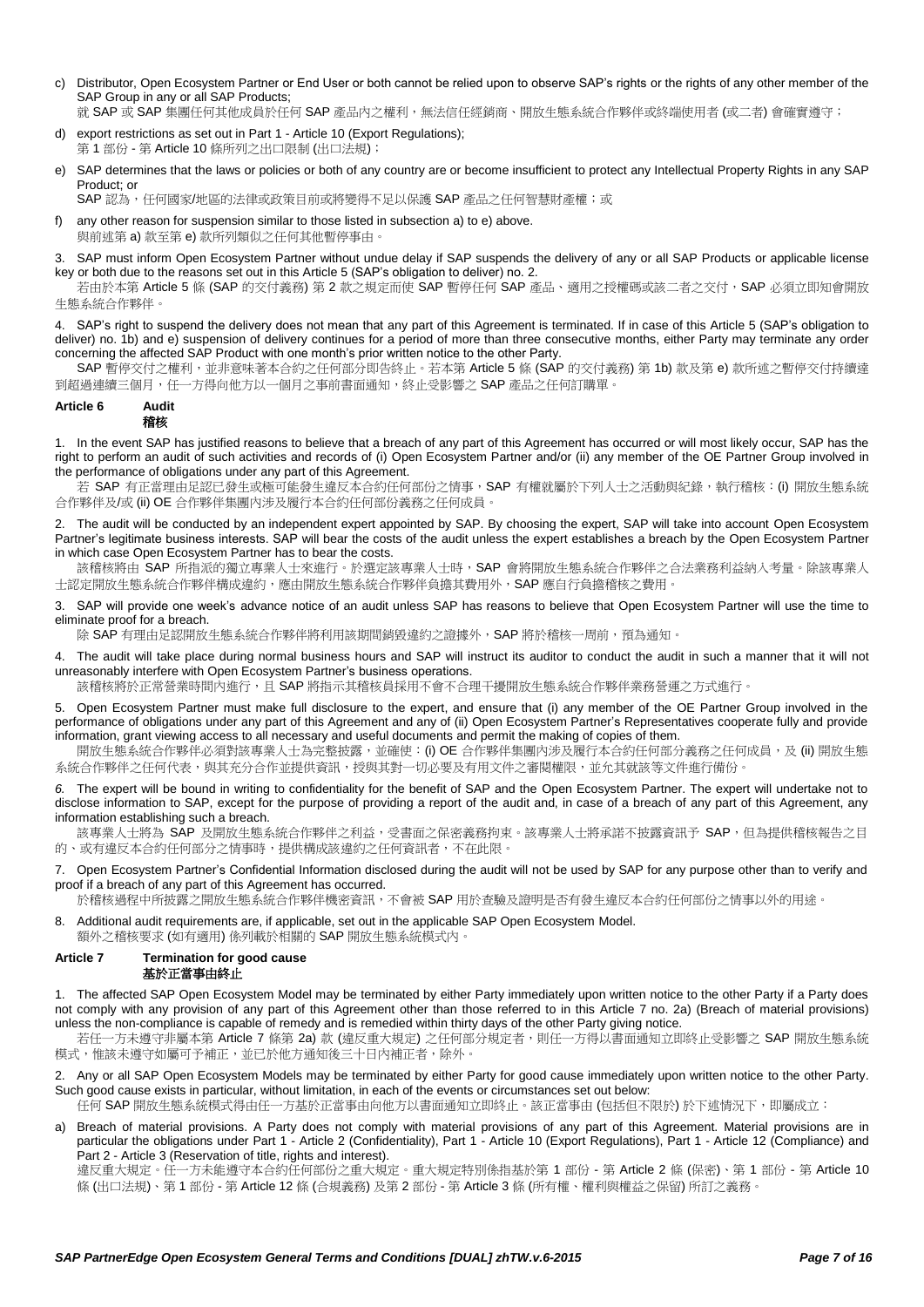b) Insolvency. The other Party (i) is unable, is deemed unable or admits its inability to pay its debts as they fall due, (ii) suspends or threatens to suspend making payments on any of its debt or, by reason of actual or anticipated financial difficulties, (iii) commences negotiations with one or more of its creditors with a view to rescheduling any of its indebtedness or (iv) is over-indebted (value of assets is less than its liabilities taking into account contingent and prospective liabilities) ("**Insolvent**"). 破產。另一方:(i) 未能、或被視作未能、或承認其未能償還已到期之債務者;(ii) 由於實際或預期之財務困難,而就其任何債務暫停付款或有暫停

付款之虞者;(iii) 開始與一個或多個債權人協商,以重新排定其任何債務的付款日者;或 (iv) 過度負債者 (資產價值低於其負債,而該負債須將其 或有及潛在負債計入) (下稱「破產」)

- c) Insolvency Proceedings. An application has been filed or any other step is taken for the initiation of insolvency, bankruptcy, composition or similar proceedings against the other Party, any such application has been rejected for lack of assets, any enforcement against the other Party could not be carried out or any execution measures have been initiated against the other Party which have not been set aside within one month (e.g. setting aside of a seizure or an attachment) ("**Insolvency Proceedings**"). 破產程序。針對另一方提出展開無力償債、破產或和解協議或類似程序之聲請或已採取任何其他行動,而任何該等聲請因已無資產而遭到駁回, 無法對另一方進行任何強制執行,或是針對另一方展開任何執行措施且未於一個月內加以排除 (例如:除去扣押或查封) (「**破產程序**」)。
- d) Cessation of business. The other Party suspends or ceases to carry on all or a material part of its business*.* 停止營運。另一方暫停或停止其營運之全部或重要部份。
- e) Change of ownership. In the event of a Change of Control if the business interests of the other Party are materially affected (for example, if a direct competitor of a Party becomes a direct or indirect majority shareholder).

所有權變更。於發生控制變更時,另一方之營業利益受到重大影響 (例如:任一方之直接競爭對手成為其直接或間接之主要股東)。

# <span id="page-7-0"></span>**Article 8 Effect of Termination** 終止之效力

- 1. Model-specific effects of termination are set out in each SAP Open Ecosystem Model. 終止之效力如適用於特定模式,係規定於各該 SAP 開放生態系統模式內
- <span id="page-7-1"></span>2. If a SAP Open Ecosystem Model is terminated, rescinded or ended in any other way: 若某一 SAP 開放生態系統模式被終止、解除或以他法停止:
- a) Open Ecosystem Partner right to:
	- 開放生態系統合作夥伴之下列權利:
	- i. hold itself out as partner of SAP under or in connection with such SAP Open Ecosystem Model; and 基於或關於該 SAP 開放生態系統合作夥伴模式, 聲稱其自身為 SAP 合作夥伴之權利; 及
	- ii. use the SAP trademarks, including, without limitation, the SAP Logos which he was authorized to use as set out in [Article 4](#page-5-0) (Trademark License) under or in connection with such SAP Open Ecosystem Model, 基於或關於該 SAP 開放生態系統模式使用 SAP 商標之權利,包括但不限於其按第 [Article 4](#page-5-0) 條 (商標授權) 之規定獲授權使用 SAP 標誌之權 利,

immediately ends. 應立即停止。

b) Open Ecosystem Partner must within thirty days irretrievably destroy or upon SAP's request deliver to SAP all copies of the SAP Logos and other SAP trademarks which Open Ecosystem Partner was authorized to use as set out i[n Article 4](#page-5-0) (Trademark License) under or in connection with such SAP Open Ecosystem Model that are in the possession of Open Ecosystem Partner, any member of the OE Partner Group and/or any of Open Partner Group's Representatives, except to the extent Open Ecosystem Partner is legally required to keep a copy for a longer period in which case such return or destruction shall occur at the end of such period;

開放生態系統合作夥伴必須於三十天內以不可回復之方式銷毀,或應 SAP 要求歸還開放生態系統合作夥伴、OE 合作夥伴集團任何成員及/或開放 合作夥伴集團之代表所持有,且開放生態系統合作夥伴依據第 [Article 4](#page-5-0) 條 (商標授權)、因相關 SAP 開放生態系統模式而獲授權使用之所有 SAP 標誌及其他 SAP 商標的所有複本;惟開放生態系統合作夥伴依法須在更長之期限內保存一份複本者,除外 (而在該情形下,應於該期限屆滿時, 進行銷毀);

c) a duly authorized representative of the Open Ecosystem Partner must certify in writing to SAP within thirty days that Open Ecosystem Partner has fulfilled its obligations under this [Article 8](#page-7-0) (Effect of Termination) no. [2b\).](#page-7-1)

開放生態系統合作夥伴正式授權代表須於三十日內以書面向 SAP 證明,開放生態系統合作夥伴已履行其在本第 [Article 8](#page-7-0) 條 (終止之效力) 第 [2b\)](#page-7-1) 款所訂之義務。

- <span id="page-7-2"></span>3. If a SAP Open Ecosystem Model is terminated, rescinded or ended in any other way: 若某一 SAP 開放生態系統模式被終止、解除或以他法停止:
- a) the Receiving Party's right to use the Confidential Information immediately ends: 接受方使用機密資訊之權利,應立即停止;
- b) the Receiving Party must within thirty days irretrievably destroy or upon Disclosing Party's request deliver to Disclosing Party all Confidential Information of the Disclosing Party and all copies, reproductions, summaries, or extracts thereof or based thereon in the Receiving Party's possession, custody or control or in the possession, custody or control of any Representative of the Receiving Party, except to the extent Receiving Party is legally required to keep a copy for a longer period in which case such return or destruction shall occur at the end of such period. However, (i) if a legal proceeding has been instituted to seek disclosure of the Confidential Information, such material shall not be destroyed until the proceeding is settled or a final judgment with respect thereto has been rendered and (ii) the Receiving Party shall not, in connection with the foregoing obligations, be required to identify or delete Confidential Information held in archive or back-up systems in accordance with general systems archiving or backup policies; and

接受方應於三十日內,將其或其代表所持有、保管或控制之所有披露方機密資訊及其影本、複本、摘要或摘錄,以不可回復之方式銷毀,或依披 露方之要求送交披露方;惟接受方依法須在更長之期限內保存一份複本者,除外 (而在該情形下,應於該期限屆滿時,辦理歸還或銷毀)。然而, (i) 若已提起法律程序尋求機密資訊之披露,則在該程序和解或作出最終裁決前,此等資料不得銷毀;及 (ii) 就上述義務而言,接受方無須根據一般系 統封存或備份政策識別或刪除保留在存檔或備份系統中的機密資訊;及

c) a duly authorized representative of the Receiving Party must certify in writing to the Disclosing Party within thirty days of Disclosing Party's written request that the Receiving Party has fulfilled its obligations under this [Article 8](#page-7-0) (Effect of Termination) no[. 3b\).](#page-7-2)

接受方正式授權代表須於三十日內以書面向披露方證明,接受方已履行其在本第 [Article 8](#page-7-0) 條 (終止之效力) 第 [3b\)](#page-7-2) 款所訂之義務。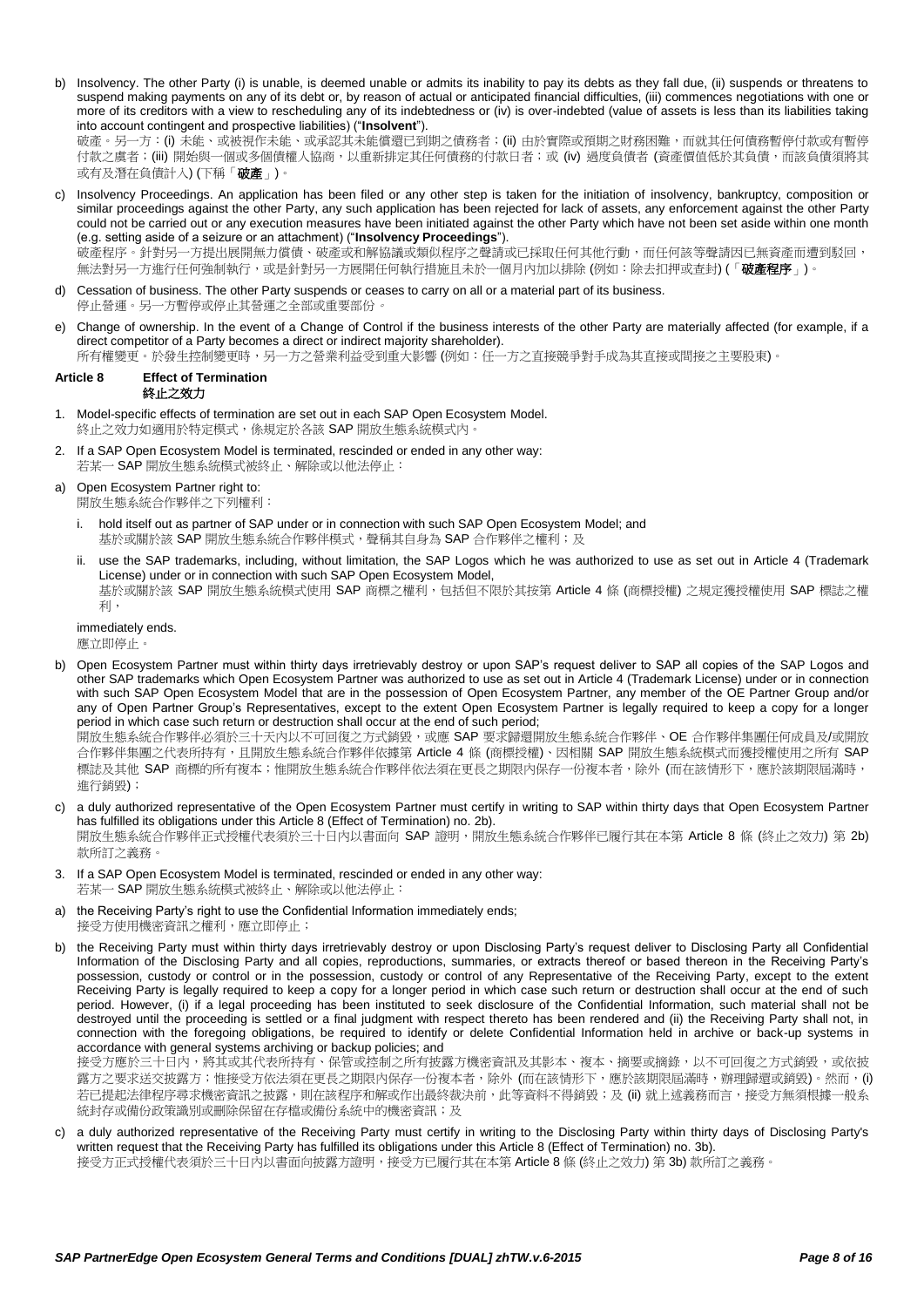unless the Receiving Party is permitted under any other SAP Open Ecosystem Model that has not been terminated, rescinded or ended in any other way to use the Confidential Information.

但接受方基於任何其他尚未終止、解除或以他法停止之 SAP 開放生態系統模式而獲准使用機密資訊者,除外。

#### <span id="page-8-1"></span>**Article 9 Changes to Terms** 條款變更

1. Notwithstanding anything in this Agreement, SAP reserves the right to change the OE Partner Product List without prior written notice. Any change to the OE Partner Product List will become effective on the date indicated in the OE Partner Product List or if no such date is indicated, upon the earliest of (i) it being published on SAP's partner-dedicated website or (ii) it otherwise being provided by a member of the SAP Group to the Open Ecosystem Partner.

縱使本合約有任何不同規定,SAP 保留不經書面通知而變更 OE 合作夥伴產品清單之權利。對於 OE 合作夥伴產品清單之任何變更,應於 OE 合 作夥伴產品清單所列之日期生效,或者,如無該日期,於下列較早發生之日: (i) 其在 SAP 之合作夥伴專用網站公佈之日;或 (ii) 其經 SAP 集團之任 何成員以他法提供予開放生態系統合作夥伴之日。

2. SAP reserves the right to change any or all parts of this Agreement (in particular by replacing parts of it with an updated version), including, without limitation, any SAP Open Ecosystem Model, the Open Ecosystem GTCS, the Open Ecosystem Program Guide, the PartnerEdge Branding Guide and any other guide or agreement concluded under or in connection with any part of this Agreement as may be reasonably required and consistent with SAP's practices.

SAP 保留變更本合約任何或所有部份之權利 (特別是:以更新版本取代其部份內容),包括但不限於:任何 SAP 開放生態系統模式、開放生態系統 GTC、開放生態系統計劃指南、PartnerEdge 品牌指南、以及基於或關於本合約任何部份而按合理需要及為與 SAP 實務保持一致而與 SAP 締訂之任 何其他指南或合約。

- <span id="page-8-2"></span>3. SAP will give Open Ecosystem Partner at least: SAP 將至少給予開放生態系統合作夥伴:
- if Open Ecosystem Partner is located in EMEA or APJ, three months; and 若開放生態系統合作夥伴位於 EMEA 或 APJ,三個月;及
- b) if Open Ecosystem Partner is located in North America or Latin America, sixty days, 若開放生態系統合作夥伴位於北美洲或拉丁美洲,六天;

prior notice in writing or in any other documented form of changes to any or all parts of this Agreement as set out in this [Article 12](#page-9-0) (Changes to Terms) no. [2.](#page-10-0) Unless otherwise stated in the notice, the notice will become effective:

之事前書面或任何其他紀錄形式之通知,以知會開放生態系統合作夥伴有關如本第 [Article 12](#page-9-0) 條 (條款變更) 第 [2](#page-10-0) 款所述對於本合約之任何或所有部份 之變更。除該通知內另有規定外,通知應於下列時點生效:

- a) if Open Ecosystem Partner is located in EMEA or APJ, after three months; and 若開放生態系統合作夥伴位於 EMEA 或 APJ, 三個月後;及
- b) if Open Ecosystem Partner is located in North America or Latin America, after sixty days ("**Change Period**"). 若開放生態系統合作夥伴位於北美洲或拉丁美洲,六天後 (「變更期」)。

If the justified interests of Open Ecosystem Partner are negatively affected by any of these changes, Open Ecosystem Partner is entitled to terminate the affected part of this Agreement with effect to the expiration of the applicable Change Period. If Open Ecosystem Partner does not terminate within the applicable Change Period, the changes are deemed to be accepted by Open Ecosystem Partner.

若開放生態系統合作夥伴之正當利益因任何該等變更受到不利影響,開放生態系統合作夥伴有權終止本合約受影響之部份,而該終止應自變更期滿時 生效。如開放生態系統合作夥伴未在適用之變更期內終止,相關變更則視為已為開放生態系統合作夥伴所接受。

4. Any change that SAP reasonably believes to be beneficial to Open Ecosystem Partner may, at SAP's discretion, become effective upon notice by SAP. Such changes include, but are not limited to, program enhancements. Should Open Ecosystem Partner believe a change not to be beneficial, Open Ecosystem Partner must notify SAP in writing within five days of receipt of such notice that Open Ecosystem Partner does not agree with SAP's assumption and state the reasons why the change would not be beneficial to Open Ecosystem Partner. In such case, this [Article 9](#page-8-1) (Changes to Terms) no. [3](#page-8-2) applies.

如按 SAP 之單方判斷,SAP 合理認為任何變更係有利於開放生態系統合作夥伴,該變更應於 SAP 通知之時生效。該等變更包括但不限於程式之 增強。若開放生態系統合作夥伴認為變更並非有利,開放生態系統合作夥伴應於收到該通知後五日內,以書面知會 SAP,表明開放生態系統合作夥伴 不同意 SAP 之假設並列出何以變更對開放生態系統合作夥伴並非有利。在此情況下,本第 [Article 9](#page-8-1) 條 (條款變更) 第 [3](#page-8-2) 款,應予適用。

5. SAP may elect to discontinue the distribution of any or all components or functionality of any or all of the SAP Products and to cancel any or all orders for the discontinued SAP Product without liability to Open Ecosystem Partner.

SAP 得選擇不再散佈任何或所有 SAP 產品之任何或所有元件或功能,並取消該停止之 SAP 產品之任何或所有訂單,而毋須對開放生態系統合作 夥伴負擔任何責任。

# <span id="page-8-0"></span>**Article 10 Export Regulations** 出口法規

1. SAP Products and parts of SAP Products (e.g. new versions, releases, updates, upgrades, patches, fixed or correction of a software product) are subject to Export Laws of various countries, including, without limitation, the laws of the United States, the EU, Ireland and Germany. Open Ecosystem Partner agrees that it will not submit any SAP Product or parts thereof to any government agency for licensing consideration or other regulatory approval without the prior written consent of SAP and that it will not export, re-export or import any SAP Product or parts thereof to countries, persons or entities prohibited by any applicable Export Law. In that context, Open Ecosystem Partner is responsible for complying with all applicable Export Laws. Open Ecosystem Partner will take all necessary actions and precautions to ensure that any permitted distributor, reseller, end user and other customer complies with the Export Law.

SAP 產品與 SAP 產品之任何部份 (例如:任一軟體產品之新版本、發行版本、更新、升級、更新程式、修復或更正) 皆應受到不同國家出口法律 之規範,包括但不限於:美國、歐盟、愛爾蘭與德國之法律。開放生態系統合作夥伴同意不會在未經 SAP 事先書面同意之情況下,基於授權考量或其 他法規核准考量,向任何政府機關提供任何 SAP 產品或其任何部份,且不會將任何 SAP 產品出口、轉出口或進口至任何適用之出口法律所禁止之國 。<br>家、個人或實體。在該情況下,開放生態系統合作夥伴應負責遵守一切適用的出口法律。開放生態系統合作夥伴將採取一切必要之作為及預防措施, 來確使任何獲准之經銷商、轉售商、終端使用者及其他客戶遵守出口法律。

<span id="page-8-3"></span>2. If SAP or any other member of the SAP Group wants to deliver and/or grant access to any SAP Product or parts thereof to Open Ecosystem Partner or directly to an End User, Open Ecosystem Partner will support SAP and any other member of the SAP Group in obtaining any required authorization, approval or other consent from the competent authorities by providing any necessary or useful declarations or other necessary or useful information, e.g. End User certificates, as may be requested by SAP or any other member of the SAP Group. Open Ecosystem Partner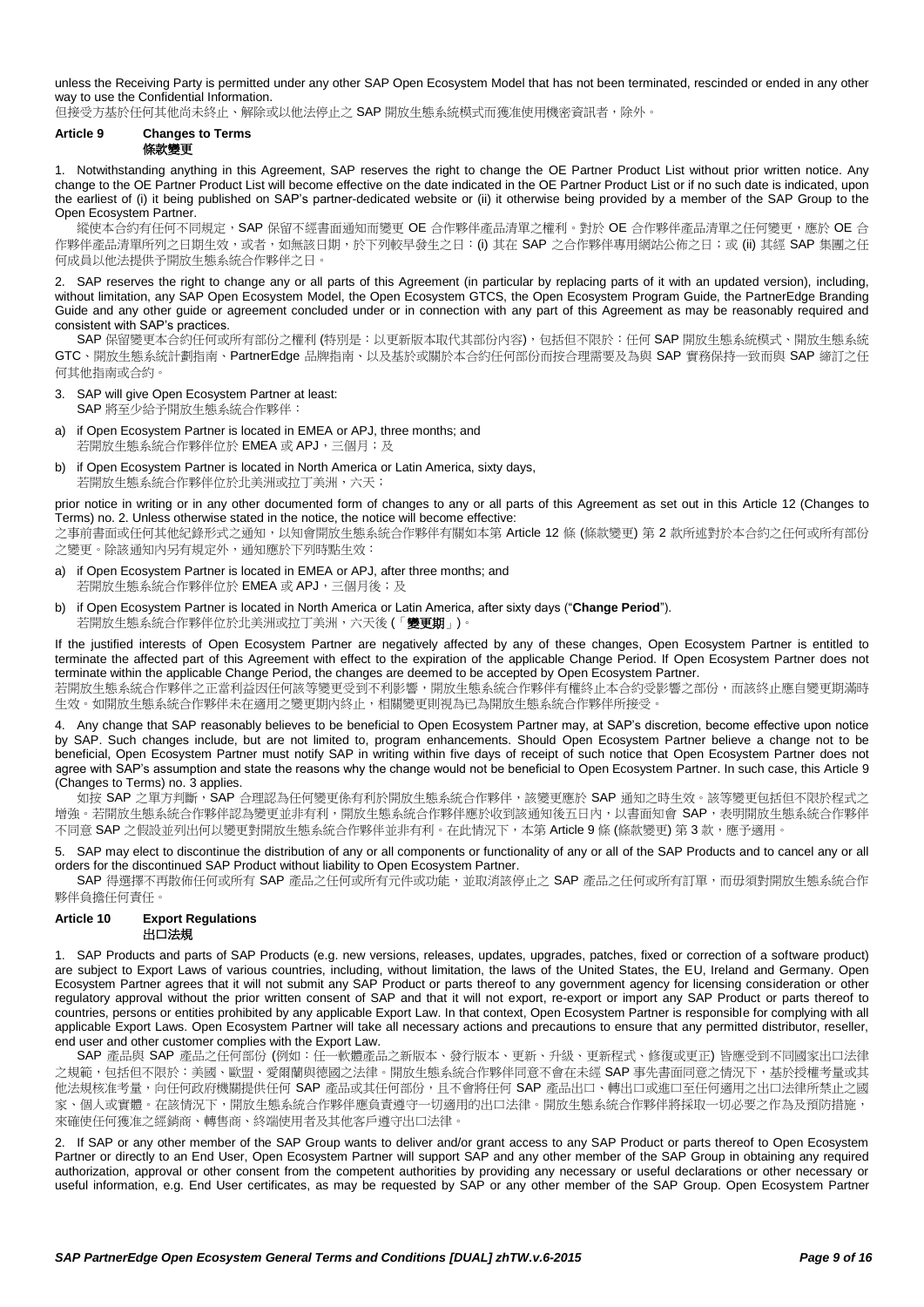acknowledges that the delivery of and/or granting of access to any or all SAP Products or parts thereof may be subject to the prior obtaining of export or import authorizations or both from the competent authorities and that this process may (i) considerably delay or prevent the delivery of and/or granting of access to any or all SAP Products or parts thereof; (ii) impact SAP's ability or the ability of any other member of the SAP Group to provide Maintenance Services, Cloud Services Subscription Services, Services or other services and (iii) lead to SAP or any other member of the SAP Group having to limit, suspend or terminate Open Ecosystem Partner's and/or End User's access to Maintenance Services, Cloud Services Subscription Services, Services or other services.

SAP 或 SAP 集團之任何其他成員如欲就任何 SAP 產品或其任何部分,交付予開放生態系統合作夥伴或直接交付予終端使用者及/或授與存取權限, 開放生態系統合作夥伴將按 SAP 或 SAP 集團之任何其他成員之要求,協助 SAP 或 SAP 集團之任何其他成員,向具有管轄權之主管機關,取得任何 必要之授權、核可或其他認可,並提供任何必要或有用之聲明或其他必要或有用之資訊,例如:終端使用者之證書。開放生態系統合作夥伴確認,就 任何 SAP 產品或其部份之交付及/或授與存取權,可能須取決於是否已自有管轄權之主管機關取得出口或進口授權 (或二者),而該程序可能: (i) 大幅 延誤或導致任何 SAP 產品或其部份無法交付及/或無法授與存取權限;(ii) 對 SAP 或 SAP 集團之任何其他成員提供維護服務、雲端服務訂閱服務、服 務或其他服務的能力造成影響;及 (iii) 導致 SAP 或 SAP 集團之任何其他成員必須限制、中斷或終止提供維護服務、雲端服務訂閱服務、服務或其他 服務予開放生態系統合作夥伴及/或終端使用者。

3. If Open Ecosystem Partner wants to deliver and/or grant access to any SAP Product or parts thereof directly to an End User, it is Open Ecosystem Partner's sole responsibility to obtain any required authorization, approval or other consent from the competent authorities to comply with any applicable Export Law. SAP assumes no responsibility or liability for Open Ecosystem Partner's failure to obtain any such required authorization, approval or other consent. Open Ecosystem Partner acknowledges, that in case SAP or any other member of the SAP Group delivers and/or grants access to any SAP Product or parts thereof directly to an End User, this [Article 10](#page-8-0) (Export Regulations) no. [2](#page-8-3) applies especially, without limitation, regarding the provision of Maintenance Services, Cloud Services, Subscription Services, Services or other services. SAP will, upon Open Ecosystem Partner's reasonable request, provide any required information regarding a SAP Product or parts thereof originally provided by SAP or any other member of the SAP Group to Distributor or Open Ecosystem Partner. Open Ecosystem Partner acknowledges that SAP or any other member of the SAP Group may not be able to deliver and/or grant access to a SAP Product or parts thereof to the Open Ecosystem Partner in case the export, re-export or import of a SAP Product or parts thereof to Distributor, End User or both is prohibited by any applicable Export Law.

若開放生態系統合作夥伴欲直接交付任何 SAP 產品或其部份予終端使用者及/或授與存取權,開放生態系統合作夥伴應就向具有管轄權之主管機 關,取得任何必要之授權、核可或其他認可,以遵循任何適用之出口法律,自行承擔全部責任。SAP 就開放生態系統合作夥伴未能取得任何該等必要 之授權、核可或其他認可,概不負責。開放生態系統合作夥伴確認,若 SAP 或 SAP 集團之任何其他成員就任何 SAP 產品或其部份,直接交付予終 端使用者及/或授與存取權限,本第 [Article 10](#page-8-0) 條 (出口法規) 第 [2](#page-8-3) 款,應特別適用於 (且不以此為限) 有關維護服務、雲端服務、訂閱服務、本服務或其 他服務之提供。就 SAP 或 SAP 集團任何成員提供給經銷商或開放生態系統合作夥伴之所有 SAP 產品或其部分, 凡經開放生態系統合作夥伴合理要 求, SAP 將提供相關所需的資訊。開放生態系統合作夥伴確認,倘若任何適用之出口法律,禁止出口、轉出口或進口某項 SAP 產品或其部份予經銷 商、終端使用者或其二者,SAP 或 SAP 集團之任何其他成員可能無法交付 SAP 產品或其部份及/或授與存取權予開放生態系統合作夥伴。

- 
- 4. Neither SAP nor any other member of the SAP Group assumes any responsibility or liability: SAP 或 SAP 集團之任何其他成員,均不會承擔以下各款情況所致生的責任或義務:
- a) for any delay caused in the delivery and/or granting of access to any or all SAP Products of parts thereof due to export or import authorizations or both having to be obtained from the competent authorities;
- 由於必須自具有管轄權的主管機關取得出口、進口或進出口授權,而導致任何 SAP 產品或其任何部份之交付及/或授與存取權限遭到任何延誤;
- b) if any required authorization, approval or other consent for the delivery of and/or granting of access to any or all SAP Products or parts thereof cannot be obtained from the competent authorities;

倘若任何 SAP 產品或其部份之交付及/或授與存取權限,需要取得必要之授權、核可或其他認可,卻未能自具有管轄權的主管機關取得;

- c) if the delivery of and/or granting of access to any or all SAP Products or parts thereof is prevented due to applicable Export Laws; and 倘若任何 SAP 產品或其部份之交付及/或授與存取權限,由於適用的出口法律未能辦理;及
- d) if access to Maintenance Services, Cloud Services Subscription Services, Services or other services has to be limited, suspended or terminated due to applicable Export Law.

倘若維護服務、雲端服務、訂閱服務、本服務或其他服務,由於適用的出口法律必須受到限制、中斷或終止。

5. SAP may terminate any or all part of this Agreement with one month's prior written notice if SAP or any relevant member of the SAP Group may not deliver or grant access to the SAP Products to Open Ecosystem Partner due to an embargo, trade sanction or other comparable restrictive measure, which is expected to be in place for six months or longer.

倘若由於預估可能持續達六個月或更久的禁運、貿易制裁或其他類似禁止措施,SAP 或 SAP 集團之任何相關成員可能無法交付 SAP 產品或授與 存取權予開放生態系統合作夥伴,SAP 得以一個月之事前書面通知終止本合約之任何部份或全部。

#### **Article 11 Data Protection** 資料保護

1. Both Parties use information technology to store and process data concerning their business relationships. They must observe any applicable data protection laws.

雙方使用資訊技術,來儲存及處理與雙方商業關係有關之資料。雙方必須遵守任何適用之資料保護法律。

2. Both Parties are responsible for permitting the personal data to be processed and for protecting the rights of the data owner. 雙方應負責確使個人資料可被處理,並保護資料擁有者的權利。

3. Open Ecosystem Partner must ensure that each End User consents to the processing of its personal data by SAP for the purposes of fulfilling SAP´s obligations under this Agreement. Open Ecosystem Partner will indemnify SAP from any loss incurred by SAP out of any End User's claim if Open Ecosystem Partner fails to obtain such consent from an End User.

開放生態系統合作夥伴必須確使各該終端使用者同意讓 SAP 為履行 SAP 於本合約下之義務的目的,而為開放生態系統合作夥伴處理其個人資料。 若因開放生態系統合作夥伴未能取得任何終端使用者之同意,使 SAP 遭終端使用者索賠而產生任何損失,則開放生態系統合作夥伴應負責賠償。

# <span id="page-9-0"></span>**Article 12 Compliance Obligations** 合規義務

1. Open Ecosystem Partner shall conduct operations in compliance with applicable laws, rules and regulations in exercising rights and obligations under any part of this Agreement. Laws may include but not be limited to the U.S. Foreign Corrupt Practices Act, the U.K. Bribery Act, and local anticorruption legislation that may apply. Open Ecosystem Partner shall comply with SAP's Partner Code of Conduct, or Open Ecosystem Partner may comply with its own code of conduct if comparable standards are established. The Open Ecosystem Partner is not listed by any government agency as debarred, suspended, proposed for suspension or debarment or otherwise determined to be ineligible for government procurement programs.

開放生態系統合作夥伴應於行使本合約任何部份下之權利及履行義務時,遵守所有適用的法律、規則和規定,以開展其營運。法律包括但不限於: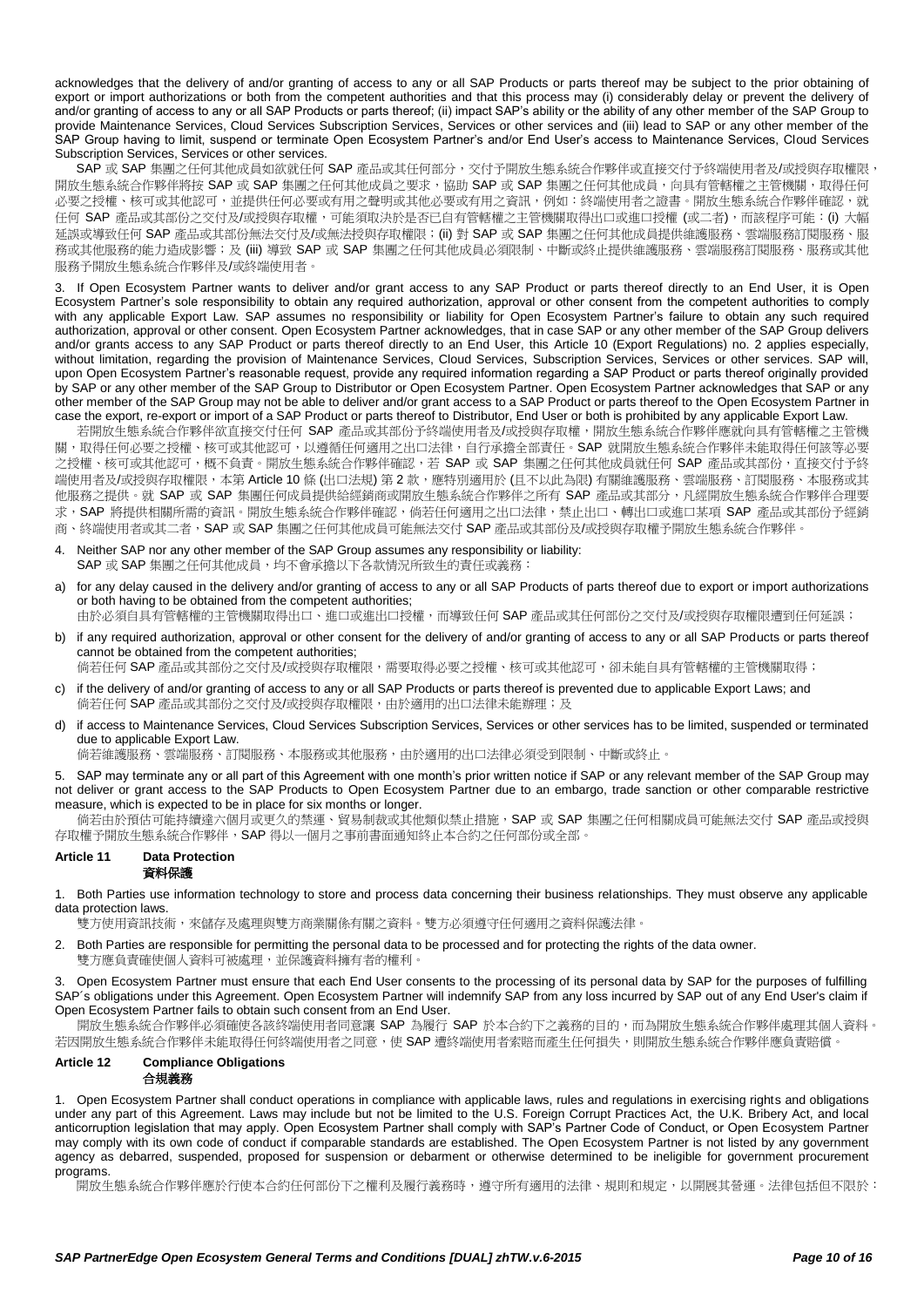美國境外反貪污行為法 (U.S. Foreign Corrupt Practices Act)、英國賄賂法 (U.K. Bribery Act) 及可能適用之當地反貪腐法規。開放生態系統合作夥伴 應遵守 SAP 之合作夥伴行為準則,或者,開放生態系統合作夥伴亦得適用其自身之行為準則 (倘若其所設立之標準與 SAP 之準則相類似)。任何政府 機構均未將開放生態系統合作夥伴列為禁止、暫停、或建議暫停或禁止、或無資格參與政府採購專案。

<span id="page-10-0"></span>2. In exercising rights and obligations under any part of this Agreement, Open Ecosystem Partner and anyone acting on Open Ecosystem Partner's behalf shall not make, offer, promise or authorize payment of anything of value directly or indirectly to any of the following Prohibited Parties for the purpose of unlawfully influencing their acts or decisions:

於行使本合約任何部份下之權利及履行義務時,開放生態系統合作夥伴及任何代表開放生態系統合作夥伴作為之人、不得對下列任一禁止對象給 予、支付或承諾提供或授權支付任何款項或有價之物,意圖非法影響其行為或決定:

- a) Employees, consultants, or representatives of the customer or prospect, 客戶或潛在客戶之員工、顧問或代表;
- b) Government officials or employees. 政府官員或員工;
- c) Political party officials or candidates, 政黨官員或候選人;
- d) Officers or employees of any public international organization, 任何國際公共組織的官員或員工;
- e) Immediate family member of such persons (or any other person) for the benefit of such persons. 為上述人員 (或任何其他人士) 之利益的直系家庭成員

Business entertainment conducted for the fulfillment of any part of this Agreement must be appropriate, transparent, compliant with policies of the guest's company, and absent of any appearance of an attempt to influence business decisions.

為履行本合約任何部份所為之商業款待,必須適當、透明並符合被款待公司之政策,且不得有任何企圖影響商業決定之情況。

3. Open Ecosystem Partner shall only have rights to delegate its obligations under this Agreement to subcontractors if expressly permitted under this Agreement. Open Ecosystem Partner shall require all subcontractors to agree to terms substantially similar to this [Article 12](#page-9-0) (Compliance Obligations) in writing. Open Ecosystem Partner must obtain SAP's prior written consent before paying any third party a commission, finder's fee, referral fee, success fee, or any similar payment for activities for purposes of securing business on behalf of SAP under any part of this Agreement, except pursuant to Open Ecosystem Partner's standard partner programs.

僅於本合約明文准許時,開放生態系統合作夥伴方有權將其基於本合約之義務委派予外包商執行。開放生態系統合作夥伴應使一切外包商以書面 同意遵循與本第 [Article 12](#page-9-0) 條 (合規義務) 規定類似之條款。除係依據開放生態系統合作夥伴之標準合作夥伴計劃外,開放生態系統合作夥伴為根據本 合約任何部份而代表 SAP 取得業務之活動,如需支付任何佣金、介紹費、轉介費、成交費或任何類似費用予任何第三方,開放生態系統合作夥伴應於 支付前,取得 SAP 之事前書面核可。

4. Open Ecosystem Partner shall not obtain on SAP´s behalf or provide to SAP any information which is not legally available in the Territory (as defined in the relevant SAP Open Ecosystem Schedule), or which is procurement-sensitive, proprietary, or classified, where there is reason to believe that possession of such information is unauthorized, illegal, or unethical.

 開放生態系統合作夥伴不得代表 SAP 獲取或向 SAP 提供於約定地區 (如相關 SAP 開放生態系統明細表之定義) 無法合法取得、或屬於獲取敏感、 專屬或機密的任何資訊 (倘若有理由相信擁有此類資訊屬於未經授權、違法或不道德)。

# **Article 13 Transferability and Subcontracting**

# <span id="page-10-1"></span>轉讓與分包

<span id="page-10-2"></span>1. Neither Party may without the other Party's prior written consent assign, novate, delegate, pledge, subcontract or otherwise transfer any part of this Agreement or any of its rights or obligations under any part of this Agreement to any third party, whether voluntarily or by operation of law, including by way of sale of assets, merger or consolidation, unless expressly otherwise agreed in the relevant SAP Open Ecosystem Schedule. 除相關 SAP 開放生態系統明細表另有明文規定外,未經他方事前書面同意,任一方不得將本合約之任何部份或其基於本合約任何部份之任何權利 或義務 (無論係自願或透過法律運作,包括藉由出售資產、合併或整併,皆然) 讓與、更新、委派、抵押、轉包或以他法轉讓予任何第三方。

- 2. Notwithstanding thi[s Article 13](#page-10-1) (Transferability and Subcontracting) no[. 1:](#page-10-2) 縱使本第 [Article 13](#page-10-1) 條 (轉讓與分包) 第 [1](#page-10-2) 款有任何不同之規定:
- a) SAP is free to assign, novate, pledge or otherwise transfer any part of this Agreement (in whole or in part) to any member of the SAP Group and in case of a Change of Control to the new persons or entities having Control over SAP. SAP will notify Open Ecosystem Partner of such transfer or intention to transfer without undue delay. Upon such transfer being effective, SAP will no longer be party to the transferred part of the Agreement, but only the SAP entity acting as transferee.

SAP 得將本合約之任何部份 (無論全部或一部) 自由讓與、更新、委派、抵押、轉包或以他法轉讓予 SAP 集團之任何成員,而倘若發生控制變更, 則可轉讓予對於 SAP 具有控制權之新的人士或實體。SAP 會從速將該轉讓或意圖轉讓知會開放生態系統合作夥伴。於該轉讓生效時,SAP 就本 合約所出讓之部份不再屬於合約當事人,僅有作為受讓方之 SAP 實體,方為合約當事人。

b) SAP may delegate, subcontract or otherwise transfer any of its rights or obligations under any part of this Agreement (in whole or in part) to any member of the SAP Group without notifying the Open Ecosystem Partner of such transfer. SAP and any member of the SAP Group may use third parties as sub-contractors for fulfilling any of their rights or obligations under any part of this Agreement. SAP will continue to be liable for such obligations.

SAP 得不待通知開放生態系統合作夥伴而委派、轉包或以他法轉讓其在本合約任何部份下之任何權利或義務 (無論全部或一部) 予 SAP 集團之任 何成員。SAP 及 SAP 集團之任何成員,得使用第三方擔任外包商,以履行其基於本合約之任何權利或義務。SAP 會持續為該等義務負責。

#### <span id="page-10-3"></span>**Article 14 Miscellaneous** 雜項

<span id="page-10-4"></span>1. Retention of data. With regard to business transactions covered by any part of this Agreement, Open Ecosystem Partner must retain any records for a period of ten years starting on 1st of January of the year following the year during which the data were transmitted or otherwise transferred, or for the minimum period prescribed by applicable law, whichever is longer. In addition, Open Ecosystem Partner must maintain during the term of any part of this Agreement and for three years thereafter current, complete and accurate reports on the number and location of all copies of the SAP Products it has distributed as well as on all of SAP's Confidential Information in its possession or in the possession of its Representatives.

資料保存。關於本合約任何部份所涵蓋之商業交易,開放生態系統合作夥伴必須自資料傳輸或以他法移轉之年度的次年 1 月 1 日起十年或相關法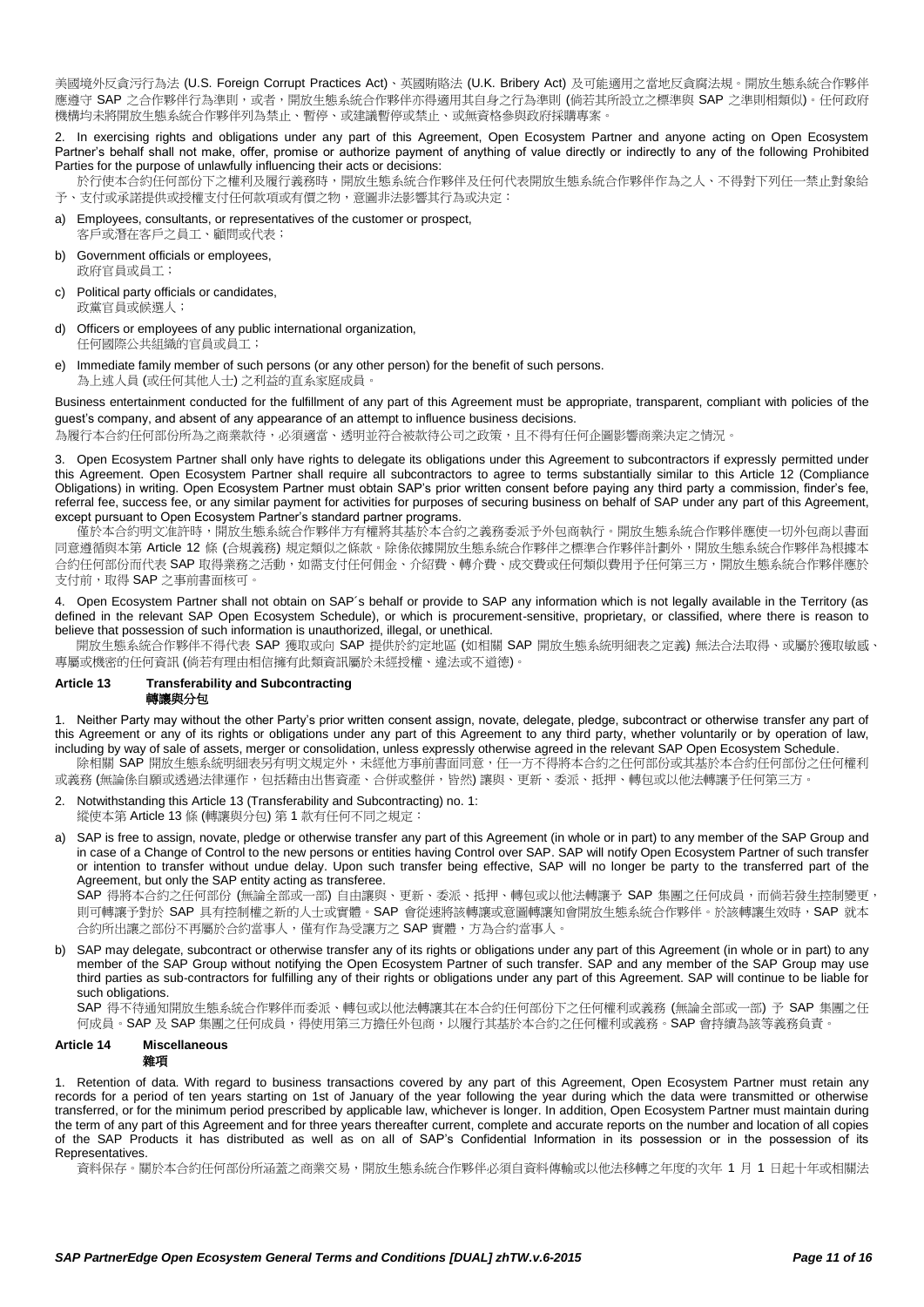律所訂之最低年限 (取其較長者) 内,保存其任何紀錄。此外,開放生態系統合作夥伴必須於本合約任何部份之期間及其後三年內,就其已經銷之 SAP 産品之所有複本之數量與地點,以及開放生態系統合作夥伴或其代表所持有之 SAP 機密資訊,保存一份最新、完整且正確之報告。

<span id="page-11-1"></span>2. Force Majeure. If the performance of any part of this Agreement or any obligation under it is prevented, restricted or interfered with by reason of any act of God, act of government, strike or labour dispute, failure of transportation, fire or flood or other casualty, internet or telecommunications failure, or failure of subcontractors or suppliers arising from a like cause or from any other cause beyond the reasonable control of the affected Party, the affected Party will be excused from such performance for so long as and to the extent that such force prevents, restricts or interferes with that Party's performance provided the affected Party:

不可抗力。若本合約任何部份之履行或其下之任何義務,由於天災、政府作為、罷工或勞資爭議、運輸中斷、火災、洪水或其他事故、網路或通 訊中斷、或外包商或供應商發生類似事件、或由於任何其他超出受影響之一方可合理控制之事由,而未能履行、受到限制或干擾,受影響之一方於該 不可抗力妨礙、限制或干擾該方履行之期間及限度內,得免負履行之義務,惟該受影響之一方應:

a) provides prompt written notice of such interference, the nature of such interference and the expected duration of such interference to the other Party; and

就該事由、該事由之性質及預估影響之期間,立即以書面知會他方;及

b) resumes performing its obligations hereunder promptly following the removal of such interfering condition. 於該事由排除後,盡速繼續履行其在本合約下之義務

The existence of any of the conditions described as Force Majeure above, does not mean that any part of this Agreement is terminated. If any of these conditions continues for a period of more than three consecutive months, either Party may terminate any order concerning the affected SAP Product with one month's prior written notice to the other Party.

上述任一不可抗力情事之發生,並不當然意味著本合約之任何部份即告終止。若任何此等情事持續達到超過連續三個月,任一方得向他方以一個月之 事前書面通知,終止受影響之 SAP 產品之任何訂購單。

3. Remedies and Waiver.

救濟與棄權。

a) No waiver will be valid against any Party hereto, unless made in writing and signed by the Party against whom enforcement of such waiver is sought and then only to the extent expressly specified therein.

除作成書面並經該棄權所欲執行之一方簽署 (在此情形下,其效力僅及於該書面所明示之內容) 外,任何棄權對本合約任一方均非有效。

b) The waiver by either Party of a breach of, non-compliance with or default in any of the provisions of this Agreement by the other Party may not be construed as a waiver of any succeeding breach, non-compliance or default of the same or other provisions; nor will any delay or omission on the part of either Party to exercise or avail itself of any right, power or privilege that is has or may have hereunder be operated as a waiver thereof; nor will any single or partial exercise of any right, power or privilege prevent any further or other exercise thereof or the exercise of any other right, power or privilege.

任一方放棄追究另一方違反、未遵守或不履行本合約之任何條款,不得解釋為放棄追究另一方後續違反、未遵守或不履行相同或其他條款;任一 方在執行或利用自身於本合約下享有或可能享有的任何權利、權力或權限方面若有延遲或遺漏,不得視為放棄對另一方違反、未遵守或不履行行 為的追究;對於任何權利、權力或權限之任何單一或部份之行使,不得妨礙就該權利、權力或權限之任何進一步或其他部份之行使,亦不得妨礙 任何其他權利、權力或權限之行使。

c) Where this Agreement expressly states that particular acts or omissions of SAP or Open Ecosystem Partner pursuant to a particular term or condition of this Agreement are a "material breach," that designation is for purposes of specificity and clarity. Such designation is not a waiver by SAP or Open Ecosystem Partner to claim that other acts or omissions under other terms or conditions of this Agreement are material breaches. 如本合約明白列出 SAP 或開放生態系統合作夥伴之特定作為或不作為,根據本合約特定條款或條件,構成「重大違約」,該等規定旨在明確及釐 清條款而設。該等規定並非代表 SAP 或開放生態系統合作夥伴,放棄其主張本合約下其他條款與條件之其他作為或不作為構成重大違約之權利。

<span id="page-11-0"></span>4. Partial Invalidity. If any provision of this Agreement is or becomes wholly or in part illegal, invalid or unenforceable, the illegality, invalidity or unenforceability of such provision will not affect the other provisions of this Agreement, which will remain in full force and effect. The illegal, invalid or unenforceable provision will be replaced by a valid and enforceable provision which approximates as closely as possible the intent of the invalid or unenforceable provision. This will also apply in cases of contractual gaps.

部份無效。若本合約條款已 (變得) 完全或部分非法、無效或不可強制執行,此條款的非法性、無效性或不可強制執行性不得影響本合約的其他條 款,這些其他條款仍將保持完全效力。非法、無效或不可強制執行之條款將由有效且可強制執行的條款替代,該有效且可強制執行的條款應儘量貼近 無效或不可強制執行條款之意圖。此亦適用於存在契約差距之情況。

5. Entire Agreement. This Agreement constitutes the complete and exclusive understanding of the Parties with respect to the subject matter hereof, and supersede all prior sales proposals, negotiations, agreements and other representations, discussions or communications, whether oral or written, including but not limited to, any letters of understanding the Parties may have executed in contemplation of this Agreement. Each Party acknowledges that it is entering into the Agreement as a result of its own independent investigation and not as a result of any representation of the other Party not contained herein.

完整合意。本合約構成雙方間就標的事項唯一且完整之合意,並取代先前所有口頭或書面之銷售提案、協商、合意及其他聲明、討論或溝通,包 括但不限於雙方為籌書本合約已簽署之任何意向書。各方確認,本合約之訂立係根據其自身的獨立調查,而非因本文中未包含另一方的任何聲明而為 之。

6. Costs and Expenses. Each Party will bear its own costs, charges, fees and expenses (including fees for legal or other advisers). 費用與開支。各方將負擔其自己之費用、支出、花費及開支 (包括律師或其他顧問之費用)。

7. Counterparts. The Master Open Ecosystem Agreement, any SAP Open Ecosystem Schedule and any other part of this Agreement may be signed in one or more counterparts, each of which will be considered an original but all of which together form one and the same instrument and will be treated as if the signatures on the counterparts were on a single copy. The Master Open Ecosystem Agreement, any SAP Open Ecosystem Schedule and any other part of this Agreement may be validly executed by means of transmission of signed facsimile, pdf or any other documented form for which a process has been provided by SAP. Signatures sent by fax, pdf, email or other electronic means for which a process has been provided by SAP will be deemed original signatures.

合約份數。本開放生態系統主約、任何 SAP 開放生態系統明細表及本合約之任何其他部份得簽署一式一份或數份,每份均為正本,並共同構成一 份完整文書,如同所有簽名均簽在同一正本上。本開放生態系統主約、任何 SAP 開放生態系統明細表及本合約之任何其他部份,得透過傳送經署名之 傳真、pdf 或由 SAP 提供流程之任何其他紀錄方式為之。以傳真、pdf、電子郵件或由 SAP 提供流程之任何其他電子方式傳送之簽名,應視為原始簽 名。

8. Effective Date. If a Party signs a part of this Agreement but fails to date its signature, the date that the other Party receives the signing Party's signature will be deemed to be the date on that the signing Party signed that part of the Agreement.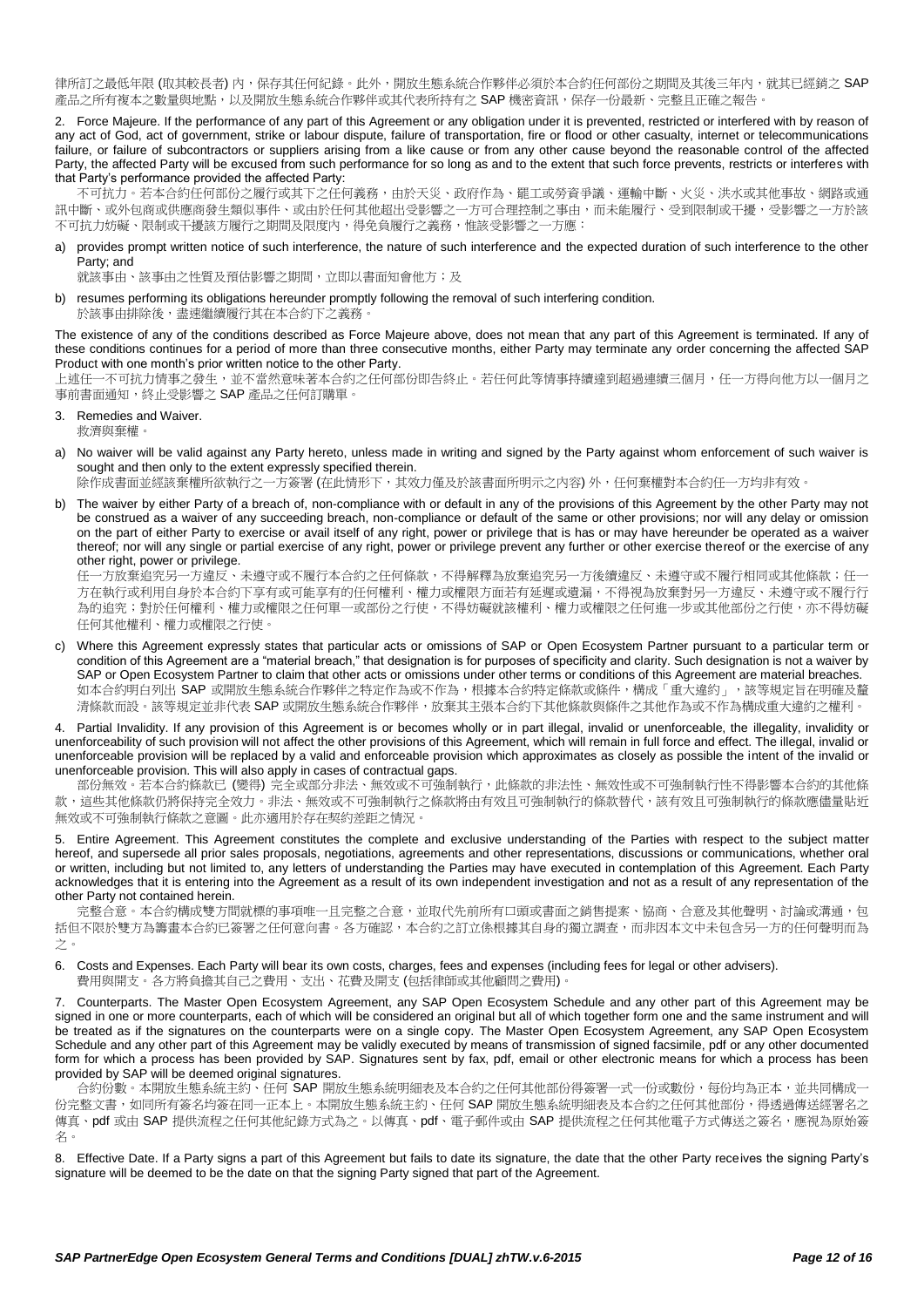生效日期。若一方先行簽署本合約之一部,但未於簽署時將其簽名之日期記入,另一方收到簽署方已署名之合約正本之日,應視為係該簽署方在 本合約該部分署名之日。

<span id="page-12-0"></span>9. Amendments. Any modification, amendment or supplement to this Agreement (including this [Article 14](#page-10-3) (Miscellaneous) no. [9](#page-12-0) must be made in writing or in any other documented form for which a process has been provided by SAP.

修訂。對本合約的任何修改、修訂或補充 (包括本第 [Article 14](#page-10-3) 條 (雜項) 第 [9](#page-12-0) 款), 必須以書面形式或由 SAP 提供流程之任何其他可紀錄形式為之。

<span id="page-12-1"></span>10. WAIVER OF JURY TRIAL. EACH PARTY HEREBY WAIVES ANY RIGHT IT MAY HAVE TO A TRIAL BY JURY IN ANY LITIGATION COMMENCED UNDER OR IN CONNECTION TO ANY PART OF THIS AGREEMENT.

放棄陪審團審理。於本合約下或與其任何部份有關之任何訴訟中,各方茲此放棄其得請求由陪審團審理之任何權利。

11. Priority of Agreements. The following decending order of precedence will apply, in the event of any conflict or inconsistency between parts of the Agreement: (a) the applicable SAP Open Ecosystem Schedule; (b) the applicable SAP Open Ecosystem Model; (c) the Master Open Ecosystem Agreement; (d) the Open Ecosystem GTCS; (e) the Open Ecosystem Program Guide; and (f) the PartnerEdge Branding Guide.

適用順序。若本合約各部份間有任何牴觸或不一致,應按下列次序決定其優先順序: (a) 適用之 SAP 開放生態系統明細表; (b) 適用之 SAP 開放 生態系統模式;(c) 開放生態系統主約;(d) 開放生態系統 GTC;(e) 開放生態系統計劃指南;以及 (f) PartnerEdge 品牌指南。

12. Partner Terms. Any purchase order, shrink- or click-wrap or other document issued by Open Ecosystem Partner is for administrative convenience only. In the event of any conflict between the provisions of this Agreement and any pre-printed terms contained in any purchase order, shrink- or click-wrap or other document issued by the Open Ecosystem Partner, the provisions of this Agreement prevail and govern and any new additional, conflicting or inconsistent terms and conditions in the purchase order, shrink- or click-wrap or other document will be inapplicable.

合作夥伴條款。開放生態系統合作夥伴所發出的任何訂購單、產品隨附之點選同意合約或其他文件,僅是為了方便行政管理。若本合約之規定與 開放生態系統合作夥伴所發出任何訂購單、產品隨附之點選同意合約或其他文件內之預先印制條款有任何牴觸,應以本合約之規定為準,且訂購單、 產品隨附之點選同意合約或其他文件內,任何新增的額外、牴觸或不一致之條款與條件,概不適用

13. Survival. Part 1 - [Article 2](#page-3-0) (Confidentiality), Part 1 - [Article 6](#page-6-3) (Audit), Part 1 - [Article 8](#page-7-0) (Effects of Termination), Part 1 - [Article 14](#page-10-3) no[. 1](#page-10-4) (Retention of data), Part 1 – [Article 14](#page-10-3) no. [4](#page-11-0) (Partial Invalidity), Part 1 - [Article 14](#page-10-3) no. [10](#page-12-1) (Waiver of Jury Trial), Part 2 - [Article 1](#page-12-2) (Limitation of Liability), Part 2 - [Article 2](#page-13-1) (Performance Warranty), Part 2 - [Article 3](#page-13-0) (Reservation of title, rights and interest), Part 2 - [Article 7](#page-15-0) (Governing Law and Jurisdiction) of will survive any termination of any part of this Agreement.

條款存續。第 1 部份 - 第 [Article 2](#page-3-0) 條 (保密)、第 1 部份 - 第 6 條 (稽核)、第 1 部份 - 第 [Article 8](#page-7-0) 條 (終止之效力)、第 1 部份 - 第 [Article 14](#page-10-3) 條第 [1](#page-10-4) 款 (資料保存)、第 1 部份 - 第 [Article 14](#page-10-3) 條第 [4](#page-11-0) 款 (部份無效)、第 1 部份 - 第 [Article 14](#page-10-3) 條第 [10](#page-12-1) 款 (放棄陪審團審理)、第 2 部份 - 第 [Article 1](#page-12-2) 條 ( 責任限制)、第 2 部份 - 第 [Article 2](#page-13-1) 條 (履約保證)、第 2 部份 - 第 [Article 3](#page-13-0) 條 (所有權、權利與權益之保留)、第 2 部份 - 第 [Article 7](#page-15-0) (準據法和管轄權) ,應於本合約之任何部份終止後,繼續有效。

## **PART 2 – Country specific Terms and Conditions** 第 **2** 部分 **-** 國家**/**地區特定之條款與條件

# <span id="page-12-2"></span>**Article 1 Limitation of Liability** 責任限制

1. Not Responsible. SAP AND ITS LICENSORS WILL NOT BE LIABLE FOR ANY CLAIMS OR DAMAGES ARISING FROM INHERENTLY DANGEROUS USE OF ANY OF THE SAP PRODUCTS DISTRIBUTED, POSITIONED OR PROVIDED UNDER OR IN CONNECTION WITH ANY PART OF THIS AGREEMENT.

無須承擔責任。SAP 及其授權者就基於或有關本合約任何部份而經銷、放置或提供之任何 SAP 產品,因其本身具危險性之用途所生之索賠或捐 害,概不負責。

<span id="page-12-3"></span>2. Exclusion of Damages; Limitation of Liability. ANYTHING TO THE CONTRARY HEREIN NOTWITHSTANDING, EXCEPT FOR DAMAGES RESULTING FROM (a) UNAUTHORIZED USE OR DISCLOSURE OF CONFIDENTIAL INFORMATION; (ii) FRAUD OR WILLFUL MISCONDUCT; AND (c) DEATH OR PERSONAL INJURY ARISING FROM EITHER PARTY'S GROSS NEGLIGENCE OR ARISING FROM EITHER PARTY'S WILLFUL MISCONDUCT,

損害排除;責任限制。即使本合約中有任何其他相反規定,除了損害是起因於 (a) 未經授權使用、披露機密資訊;(ii) 詐欺或不當行為;及 (c) 因任一方之重大過失或不當行為而造成的死亡或人身傷害,

UNDER NO CIRCUMSTANCES AND REGARDLESS OF THE NATURE OF ANY CLAIM WILL SAP, ITS LICENSORS OR OPEN ECOSYSTEM PARTNER BE LIABLE TO EACH OTHER OR ANY OTHER PERSON OR ENTITY FOR AN AMOUNT IN EXCESS OF:

在任何情況下,且無論任何索賠之性質為何,SAP、其授權者或開放生態系統合作夥伴,皆無須對他方或任何其他人士或實體就任何超出以下數額之 金額負責:

i. IN CASE OF THE DISTRIBUTION OF SOFTWARE, THE LICENSE FEES PAID UNDER THE RELEVANT SAP OPEN ECOSYSTEM MODEL BY OPEN ECOSYSTEM PARTNER TO DISTRIBUTOR OR SAP FOR THE SOFTWARE DIRECTLY CAUSING THE DAMAGES; OR

如屬經銷軟體,開放生態系統合作夥伴基於相關 SAP 開放生態系統模式,就直接造成損害之軟體已付予經銷商或 SAP 的授權費用;或

ii. IN CASE OF THE DISTRIBUTION OF CLOUD SERVICES OR MAINTENANCE SERVICES, THE LICENSE FEES PAID UNDER THE RELEVANT SAP OPEN ECOSYSTEM MODEL BY OPEN ECOSYSTEM PARTNER TO DISTRIBUTOR OR SAP IN THE TWELVE MONTHS PERIOD IMMEDIATELY PRECEEDING THE EVENTS GIVING RISE TO THE CLAIM FOR THE CLOUD SERVICES OR MAINTENANCE SERVICES DIRECTLY CAUSING THE DAMAGES,

如屬經銷雲端服務或維護服務,開放生態系統合作夥伴基於相關 SAP 開放生態系統模式,就直接造成損害之雲端服務或維護服務的事件發生 前十二個月內所支付予經銷商或 SAP 之授權費用;

OR BE LIABLE IN ANY AMOUNT FOR SPECIAL, INCIDENTAL, CONSEQUENTIAL, OR INDIRECT DAMAGES, LOSS OF GOOD WILL OR PROFITS, WORK STOPPAGE, DATA LOSS, COMPUTER FAILURE OR MALFUNCTION, ATTORNEYS' FEES, COURT COSTS, INTEREST OR EXEMPLARY OR PUNITIVE DAMAGES.

亦不就任何附隨、衍生或間接之損害,或商譽或利潤之損失、作業停工、資料喪失、電腦當機或故障、律師費、庭審費、利息、懲戒性或懲罰性之損 失賠償負責。

THE ABOVE MENTIONED LIMITATIONS OF LIABILITY WILL NOT APPLY REGARDING OPEN ECOSYSTEM PARTNER'S LIABILITY TOWARDS SAP OR ITS LICENSORS IF OPEN ECOSYSTEM PARTNER IS FOUND TO HAVE (i) MADE UNAUTHORIZED COPIES OF A SAP PRODUCT, (ii) MISAPPROPRIATED A SAP PRODUCT, OR (iii) DISTRIBUTED, POSITIONED OR PROVIDED A SAP PRODUCT TO A THIRD PARTY IN VIOLATION OF ANY PART OF THIS AGREEMENT.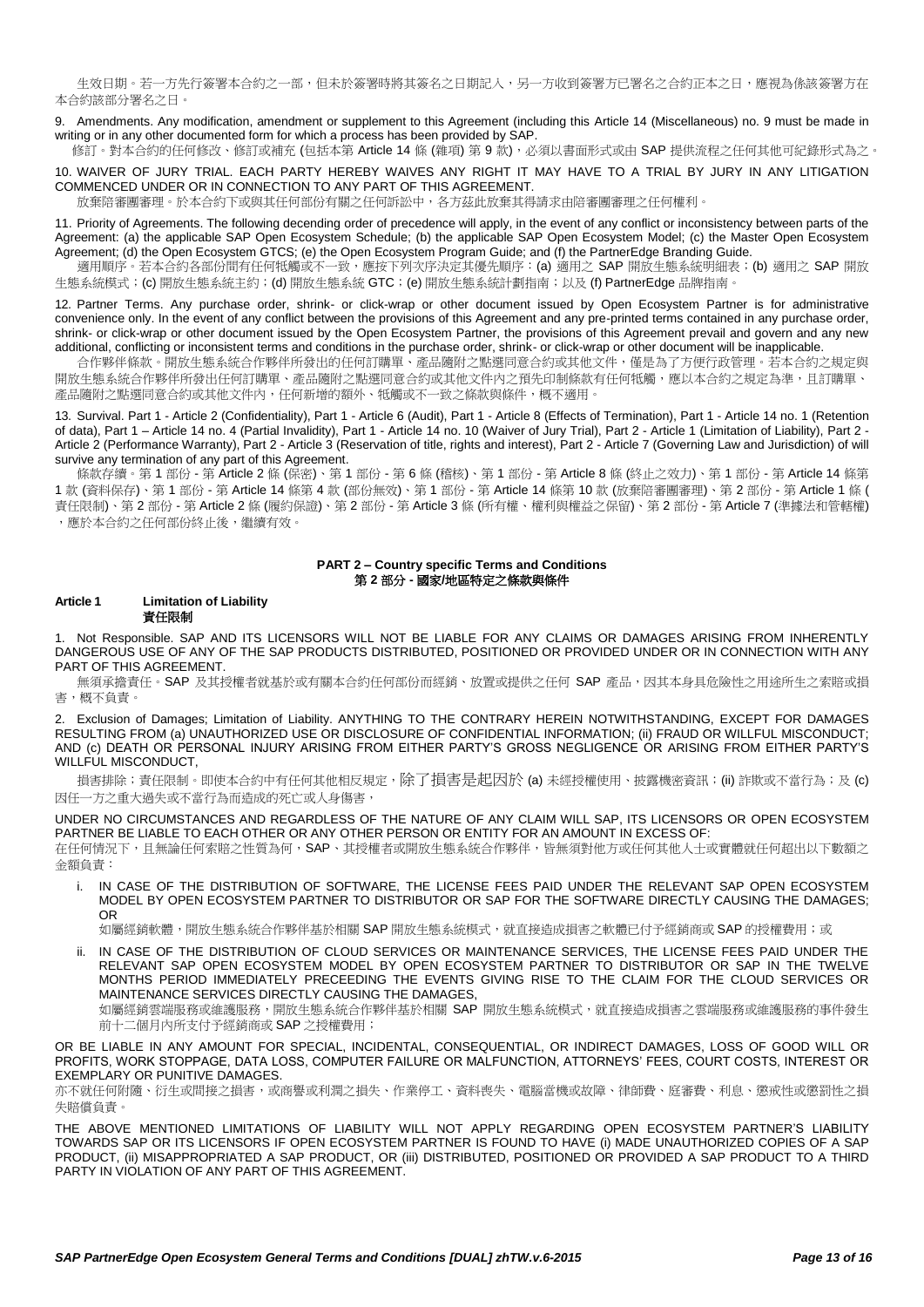倘若經查開放生態系統合作夥伴有下列任一情事,上述責任限制,就開放生態系統合作夥伴對 SAP 或其授權者應負之責任,並無適用: (i) 就任何 SAP 產品製作未經授權之複本;(ii) 盜用任何 SAP 產品;或 (iii) 違反本合約任何部份而將任何 SAP 產品經銷、放置或提供予任何第三方。

The provisions of this Agreement allocate the risks between SAP and Open Ecosystem Partner. The license fees paid by Open Ecosystem Partner to Distributor or SAP reflect this allocation of risk and the limitations of liability herein. It is expressly understood and agreed that each and every provision of this Agreement which provides for a limitation of liability, disclaimer of warranties or exclusion of damages, is intended by the Parties to be severable and independent of any other provision and to be enforced as such.

本合約條款分配 SAP 與開放生態系統合作夥伴之間的風險。開放生態系統合作夥伴向經銷商或 SAP 支付之授權費用反映此一風險分配及其責任限制。 雙方當事人明確理解並同意,本合約每一提供的責任限制、不擔保聲明或損害排除條款,按雙方之意向,獨立於其他條款並將如是執行。

3. Exclusions and Limitations for Third Party Software. SUBJECT TO THE EXCLUSION OF DAMAGES STATED IN [Article 1](#page-12-2) (LIMITATION OF LIABILITY) NO[. 2](#page-12-3) AND WITH RESPECT TO THIRD PARTY SOFTWARE, UNDER NO CIRCUMSTANCES AND REGARDLESS OF THE NATURE OF ANY CLAIM WILL SAP OR ITS LICENSORS' BE LIABLE FOR AN AMOUNT IN EXCESS OF THE LICENSE FEES PAID UNDER THE RELEVANT SAP OPEN ECOSYSTEM MODEL BY OPEN ECOSYSTEM PARTNER TO DISTRIBUTOR OR SAP FOR THE THIRD PARTY SOFTWARE DIRECTLY CAUSING THE DAMAGES.

第三方軟體之例外狀況與限制。在不違反第 [Article 1](#page-12-2) 條 (責任限制) 第 項所述除外損害規定之前提下,[2](#page-12-3) 且就第三方軟體而言,在任何情況下,且 無論任何索賠之性質為何,SAP 與其授權者皆毋須就任何超出開放生態系統合作夥伴基於相關 SAP 開放生態系統合模式,就直接造成損害之第三方 軟體向經銷商或 SAP 已付之授權費用的金額負責。

4. Time bar. Open Ecosystem Partner must initiate a cause of action for any claim(s) arising out of or relating to any part of this Agreement and its subject matter within one year from the date when Open Ecosystem Partner knew, or should have known after reasonable investigations, of the facts given rise to the claim(s).

時間限制。開放生態系統合作夥伴必須自知悉或經合理調查後應能知悉導致索賠之事實起一年內,提出關於本合約任何部份及其系爭事項之任何 索賠。

5. Extension to group members. Any limitations to the liability and obligations of SAP according to this [Article 1](#page-12-2) (Limitation of Liability) will also apply for the benefit of any member of the SAP Group and their respective licensors.

延伸至集團成員。依據本第 [Article 1](#page-12-2) 條 (責任限制),對於 SAP 責任與義務的限制,還應適用於 SAP 集團之任何成員及其各自授權人的利益。

# <span id="page-13-1"></span>**Article 2 Performance Warranty**

履約保證

SAP AND ITS LICENSORS DISCLAIM ALL REPRESENTATIONS, WARRANTIES, CONDITIONS OR GUARANTEES WITH RESPECT TO ANY SAP PRODUCT EXPRESS OR IMPLIED, INCLUDING WITHOUT LIMITATION ANY IMPLIED WARRANTIES OF MERCHANTABILITY, QUALITY, FITNESS FOR A PARTICULAR PURPOSE OR NON-INFRINGEMENT OF THIRD PARTY RIGHTS, EXCEPT TO THE EXTENT THAT ANY WARRANTIES IMPLIED BY LAW CANNOT BE VALIDLY WAIVED.

SAP 及其授權人免除關於任何 SAP 產品的一切明示或默示之聲明、擔保、條件或保證責任,包括但不限於任何適售性、品質、特定目的之適用性或 未侵害第三方權利之默示擔保,但法定不得排除之默示擔保不在此限。

#### <span id="page-13-0"></span>**Article 3 Reservation of title, rights and interest** 所有權、權利與權益之保留

1. The SAP Products and SAP's Confidential Information and all title, rights and interest, especially, without limitation, any Intellectual Property Rights embodied in the SAP Products and SAP's Confidential Information are the sole and exclusive property of the SAP Group or their licensors, subject to any rights, title or interest expressly granted to Open Ecosystem Partner in the applicable SAP Open Ecosystem Model. Unless Open Ecosystem Partner is working under a valid SAP development license, Open Ecosystem Partner is not permitted to modify or otherwise make derivative works of any SAP Product. Any such unauthorized works developed by Open Ecosystem Partner, and any Intellectual Property Rights embodied therein, will be the sole and exclusive property of SAP or any other member of the SAP Group as requested by SAP.

SAP 產品與 SAP 機密資訊和 SAP 產品與 SAP 機密資訊內所含之一切權利、所有權與權益 (特別是且不限於:任何智慧財產權), 皆為 SAP 集團 或其等授權人之唯一且專屬財產,但以不違反相關 SAP 開放生態系統模式所明示授權予開放生態系統合作夥伴之任何權利、所有權與權益為前提。除 非開放生態系統合作夥伴係基於一項有效之 SAP 開發授權而作業,開放生態系統合作夥伴不得就任何 SAP 產品進行修改或以他法製作其衍生作品。 開放生態系統合作夥伴開發之任何上述未授權作品及其本身之智慧財產權,皆應如 SAP 所要求歸 SAP 或 SAP 集團任何其他成員所專有。

2. Open Ecosystem Partner is not entitled to copy, translate, disassemble, decompile, reproduce or reverse engineer any SAP Product nor create or attempt to create the source code from the object code of a SAP Product in any manner or take any other measure for the purposes of obtaining the source code of a SAP Product,

開放生態系統合作夥伴無權複製、轉譯、反組譯、反編譯任何 SAP 產品或進行還原工程,亦不得以任何方式從 SAP 產品之目的碼建立或試圖建 立來源碼,或採取任何其他措施以取得任何 SAP 產品之來源碼,

unless such action is indispensable to obtain information necessary to achieve interoperability of a SAP Product with an independently created computer program and SAP or any other member of the SAP Group has not provided such information to Open Ecosystem Partner within a reasonable period of time, despite a prior written request by Open Ecosystem Partner. Information obtained through such action may not be: 但該作為如係為取得能使 SAP 產品與一套獨立開發之電腦程式互通之必要資訊所不可或缺者,而開放生態系統合作夥伴雖已為事前書面請求,但 SAP 或 SAP 集團之任何其他成員未於合理期限內提供該等資訊予開放生態系統合作夥伴,不在此限。經由此等作為取得之資訊不得:

- a) used for purposes other than to achieve interoperability of the independently created computer program; 供作與一套獨立開發之電腦程式互通以外之用途加以使用;
- b) given to third parties, unless this is necessary to establish interoperability of the independently created computer program; and 。<br>除為與一套獨立開發之電腦程式互通而有必要外,交付予任何第三方;及
- c) used for the development, creation or marketing of computer programs similar to the relevant SAP Product or for any other act which infringe SAP's Intellectual Property Rights.

用於開發、建立或行銷與相關 SAP 產品相似之電腦程式,或用於侵害 SAP 智慧財產權之任何其他作為。

3. If Open Ecosystem Partner wishes to exercise any right to reverse engineer to ensure interoperability in accordance with applicable law, Open Ecosystem Partner must provide prior written notice to SAP and permit SAP, at its option, to make an offer to provide information and assistance reasonably required to ensure interoperability of a SAP Product with other independently created computer program for a fee to be mutually agreed upon.

若開放生態系統合作夥伴欲依相關法律,行使任何還原工程的權利以確保互通性,開放生態系統合作夥伴應首先向 SAP 提供書面通知,並允許 SAP 自行決定提供所需資訊及合理協助,以確保 SAP 產品與其他獨立開發之電腦程式之互通性;如有需要,得依雙方合意收取費用。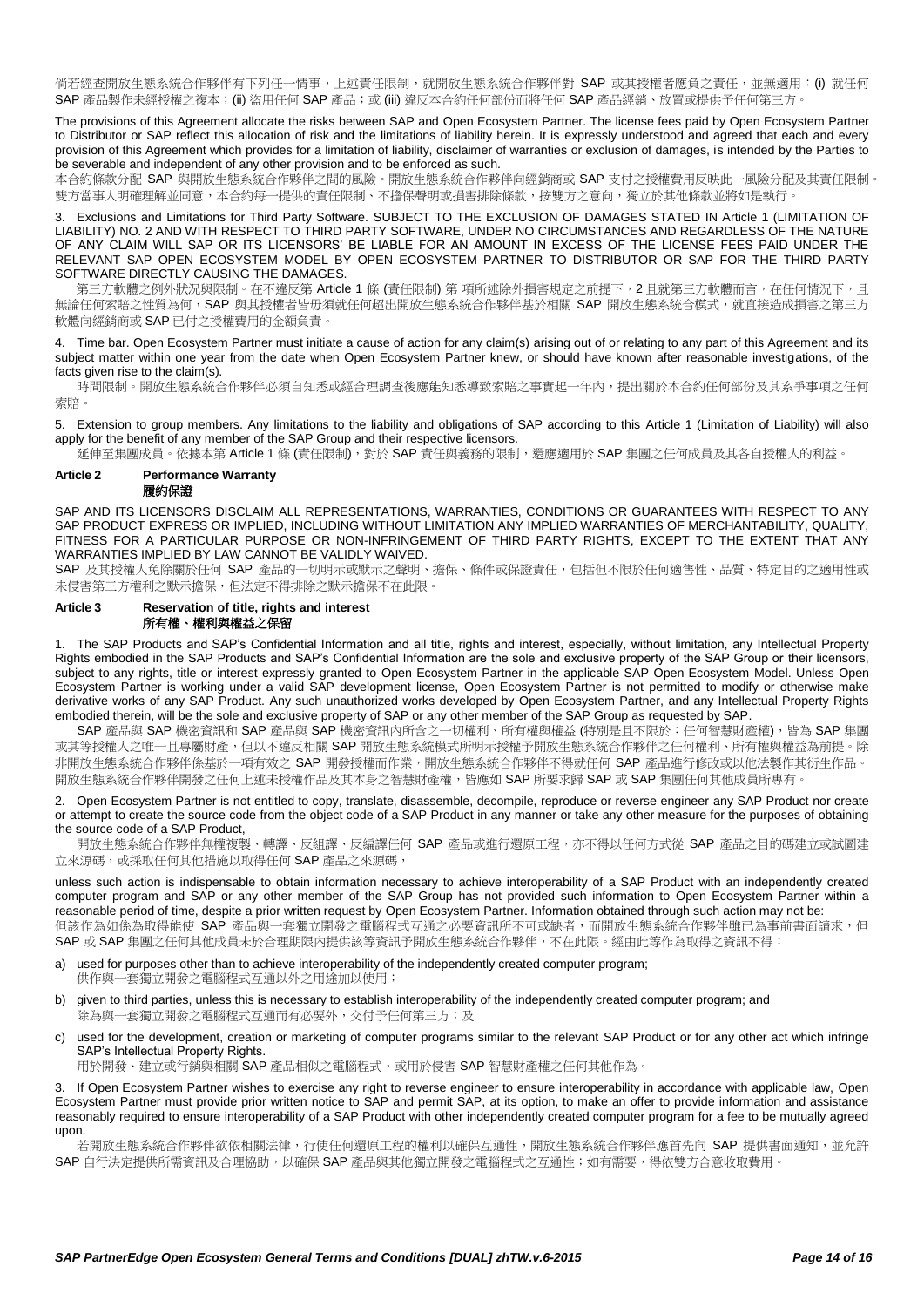4. Open Ecosystem Partner must not change or remove SAP's copyright and authorship notices attached to or relating to any SAP Product. 開放生態系統合作夥伴不得變更或移除 SAP 置於任何 SAP 產品的著作權及作者聲明。

#### **Article 4 Insurance** 保險

1. While performing any work or providing products or services related to any part of this Agreement, Open Ecosystem Partner must maintain, at its own expense, for Open Ecosystem Partner and its personnel, insurance coverage in accordance with any applicable statutory requirements. In addition, Open Ecosystem Partner must maintain the following insurance with financially stable insurance companies permitted to do business in the jurisdictions where the work, products or services will be provided:

於履行本合約有關之任何工作或提供產品或服務時,開放生態系統合作夥伴必須按照任何相關的法律規定,自費為開放生態系統合作夥伴及其所 屬人員投保保險。此外,開放生態系統合作夥伴必須向財務狀況穩定、且獲准得在工作、產品或服務所會提供之地區營業之保險公司,投保下列保險:

- commercial general liability with a limit of US\$1,000,000 per occurrence and US\$2,000,000 in general aggregate including, but not limited to, coverage for bodily injury, property damage, products and completed operations, premises/operations, and contractual liabilities; and a) 商業綜合保險 (每一事故理賠上限為 US\$1,000,000,而總累計理賠上限為 US\$2,000,000),其保險範圍包括但不限於:人身傷害、財產損害、 產品及完工責任、公共意外責任及契約責任;及
- b) professional liability (errors & omissions) with a limit of US\$1,000,000\* per claim and in the aggregate covering claims arising out of errors or omissions in connection with products or services provided by Open Ecosystem Partner. The policy shall have a retroactive date on or before the Effective Date of the Master Open Ecosystem Agreement or the date of Open Ecosystem Partner's first delivery of products or professional service, whichever is earlier. Open Ecosystem Partner shall use commercially reasonable efforts to maintain such coverage for at least two years following final delivery of products or services.

b) 專業責任保險 (錯誤與疏漏) (每一索賠及就所有保險範圍內因開放生態系統合作夥伴所提供之產品或服務的錯誤或疏漏之總累計理賠上限為 US\$1,000,000\*)。該等保險應溯及自開放生態系統主約之生效日,或開放生態系統合作夥伴首次交付產品或提供專業服務之日(以孰先發生者為準) 起生效。開放生態系統合作夥伴應盡商業上合理努力,於最後交付產品或提供服務後至少兩年內持續投保該等保險。

\*In the event that Open Ecosystem Partner's gross annual revenues associated with the SAP partnership exceed US\$1,000,000 (or equivalent in foreign currency), Open Ecosystem Partner is required to increase its policy limits in the following way:

\*若開放生態系統合作夥伴與 SAP 合作關係有關之年度營收總額超過 US\$1,000,000 (或其他外國貨幣之等值數額),開放生態系統合作夥伴應按下述方 式增加其保險的理賠上限:

| Revenue                         | Professional Liability Policy Limit |
|---------------------------------|-------------------------------------|
| 營收                              | 專業責任保險理賠上限                          |
| US\$1,000,001 - US\$5,000,000   | US\$3,000,000 per claim             |
| US\$1,000,001 - US\$5,000,000   | 每一索賠 \$3,000,000                    |
| US\$5,000,001 - US\$10,0000,000 | US\$6,000,000 per claim             |
| US\$5,000,001 - US\$10,0000,000 | 每一索賠 \$6,000,000                    |
| US\$10,000,001 and above        | US\$10,000,000 per claim            |
| US\$10,000,001 以上 (含)           | 每一索賠 \$10,000,000                   |

2. Upon request, Open Ecosystem Partner must provide SAP with a properly executed certificate of insurance evidencing existence of required coverages and will notify SAP no less than thirty days in advance, of any reduction or cancellation. SAP's failure to monitor compliance or to object to noncompliance or unsatisfactory compliance with any terms of the aforementioned requirements does not modify or waive Open Ecosystem Partner's obligations in any way. Policies specified above may be maintained with limits listed in other foreign currencies, as long as they are equivalent to the amounts required herein. SAP reserves the right to review the insurance requirements at any point in time and make changes in order to address additional exposures, which may exist as a result of Open Ecosystem Partner's provision of products or services related to any part of this Agreement.

。<br>經要求,開放生態系統合作夥伴必須提供一份經適當簽署之保險憑證予 SAP,證明其投保已涵蓋所需之保障範圍,並會於降低保額或中斷投保時, 以事前至少三十日之通知,知會 SAP。就未遵守或未滿足前述規定, SAP 如未能予以監控或提出異議,並不以任何方式構成對開放生態系統合作夥伴 該等義務之修改或棄權。投保上述保險時,其理賠限額得採與本條所述之金額等值之外國貨幣計算。SAP 保留在任何時刻就保險規定進行審查之權利, 並得為處理由於開放生態系統合作夥伴所提供關於本合約任何部份之產品或服務所致生的額外風險,予以變更。

None of the requirements contained herein as to types or limits are intended to, and shall not in any manner, limit, qualify or quantify the liabilities and obligations assumed by Open Ecosystem Partner under any part of this Agreement.

本條所述關於險種或理賠上限之規定,並非有意、且不得以任何方式就開放生態系統合作夥伴基於本合約任何部份所承擔之責任與義務,進行限 縮、減輕或量化。

## **Article 5 Other Mandatory Local Terms** 其他當地強制規定

Governing language. This Agreement may be executed in the English language alone or may be executed in both the Chinese and English languages. In the event that both the Chinese and English versions are executed, and there are different interpretations of the same provision or actual contradictions, the meanings of the English version shall prevail.

準據語言。本合約可能僅以英文簽署,或分別以中文及英文簽署。如同時簽署中文版及英文版時,且中英文版中就相同條款之解釋有所歧義或兩者互 相抵觸時,應以英文版為準。

# <span id="page-14-0"></span>**Article 6 Notices** 通知

1. Notice in writing. Any notice or other communication under or in connection with any part of this Agreement must be made in writing and, unless otherwise explicitly stated, may be made by fax or letter and must be addressed as set out in Article 5 (Contact Details) of the Master Open Ecosystem Agreement (or to such other changed address, fax number or addressee as a Party may designate e.g. by changing the details in the partner relationship management system).

書面通知。基於或關於本合約任何部份之任何通知或其他通訊,應以書面為之,且除另有明文規定外,得以傳真或信函送達至開放生態系統主約